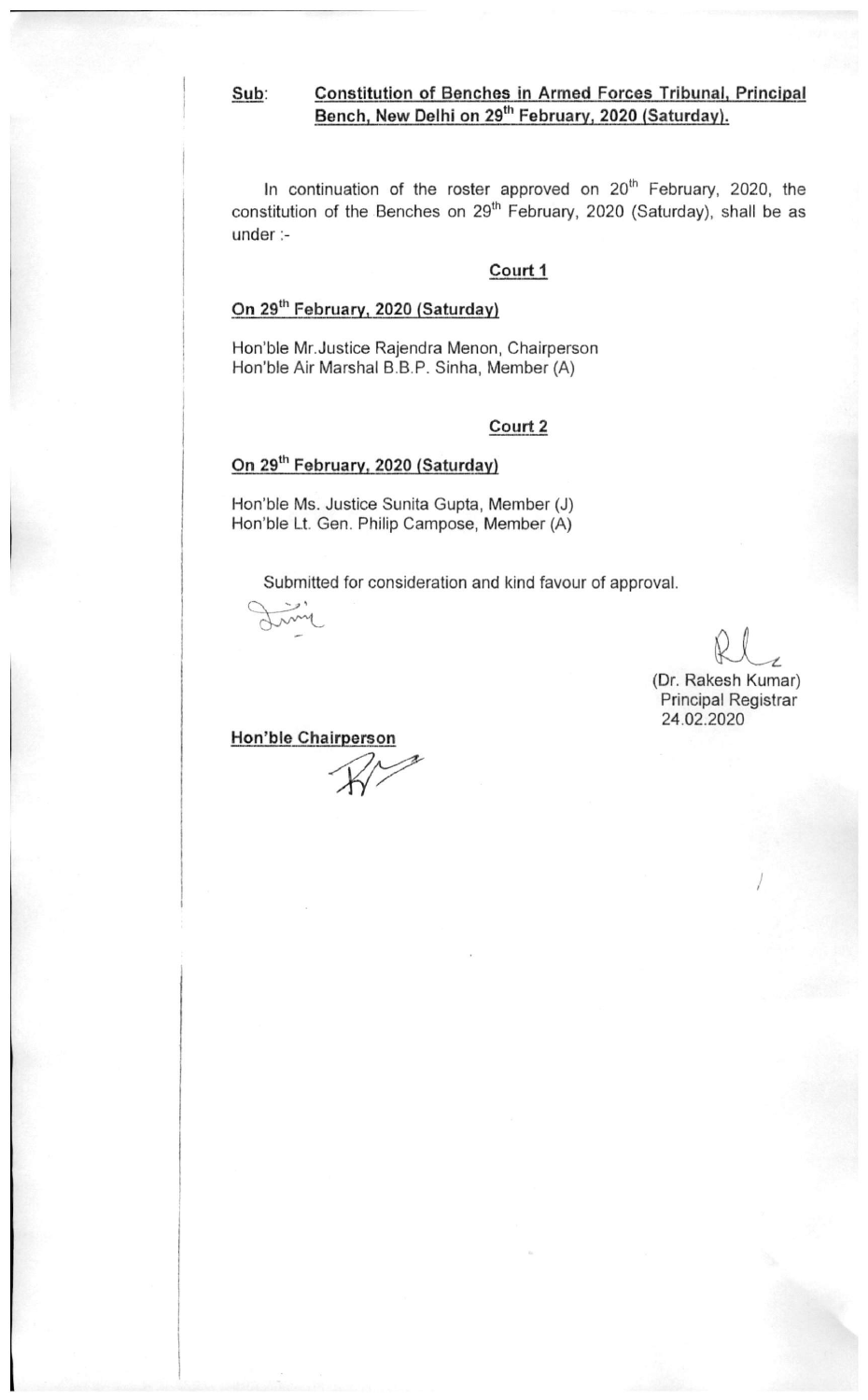# **ARMED FORCES TRIBUNAL, PRINCIPAL BENCH, NEW DELHI LIST OF BUSINESS**

**Date: 25-02-2020**

**Timing: 10:30 AM to 01.00 PM & 02.00 PM to 04.30 PM**

## **COURT No. 1 (Ground Floor)**

### **CORAM:**

### **HON'BLE THE CHAIRPERSON HON'BLE LT. GEN. PHILIP CAMPOSE**

| <u>S.<br/>No.</u> | Case No.                           | <b>Parties Name</b>                                             | <b>Advocate for Petitioner /</b><br><b>Respondents</b> |
|-------------------|------------------------------------|-----------------------------------------------------------------|--------------------------------------------------------|
|                   | <b>For Admission</b>               |                                                                 |                                                        |
| 1.                | OA 359/2020<br>with<br>MA 450/2020 | Ex WO (HFO) Devi Prasad Awasthi Mrr Ved Prakash<br>(NO 662150F) |                                                        |
|                   |                                    | V/s                                                             |                                                        |
|                   |                                    | UOI & Ors.                                                      | None                                                   |
| 2.                | OA 360/2020<br>with<br>MA 451/2020 | Sub (AIG) Puranmal Saini (JC<br>272152 F)                       | Mr HS Tiwari                                           |
|                   |                                    | V/s                                                             |                                                        |
|                   |                                    | UOI & Ors.                                                      | None                                                   |
|                   |                                    |                                                                 |                                                        |
| 3.                | OA 361/2020<br>with<br>MA 452/2020 | Col Indrajeet Kumar (Retd) (IC<br>48324 H)                      | Mr Manoj Kr Gupta & Rajesh<br>Nandal                   |
|                   |                                    | V/s                                                             |                                                        |
|                   |                                    | UOI & Ors.                                                      | None                                                   |
|                   |                                    |                                                                 |                                                        |
| 4.                | OA 362/2020<br>with                | Ex POLOG(MAT) Manoj Kumar (No Mr Praveen Kumar<br>210290 H)     |                                                        |
|                   | MA 454/2020                        | V/s                                                             |                                                        |
|                   |                                    | UOI & Ors.                                                      | None                                                   |
| 5.                | OA 363/2020<br>with<br>MA 455/2020 | Ex Col Dharmendra Singh Yadav<br>(Retd) (IC 44688 X)            | Mr Ajit Kakkar, Madhuri Koli<br>and Alpana Yadav       |
|                   |                                    | V/s                                                             |                                                        |
|                   |                                    | UOI & Ors.                                                      | None                                                   |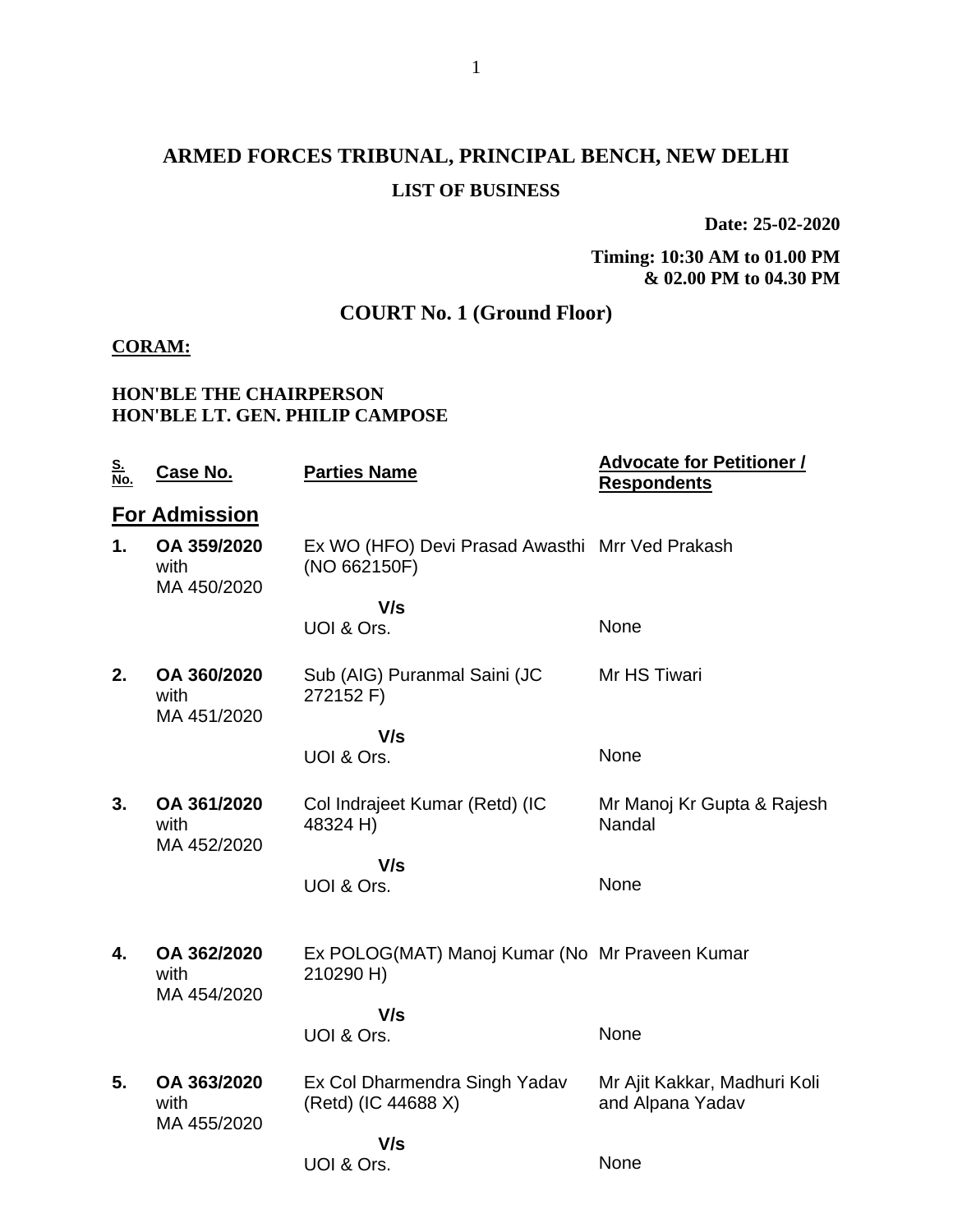| 6.  | OA 364/2020<br>with<br>MA 456/2020 | Ex JWO Venkata Ramana Reddy<br>Ganji (680780-A)   | Mr. Ajit Kakkar & Associates                 |
|-----|------------------------------------|---------------------------------------------------|----------------------------------------------|
|     |                                    | V/s<br>UOI & Ors.                                 | None                                         |
| 7.  | OA 365/2020<br>with<br>MA 457/2020 | Ex Sgt Madani Kiran Kumar (No<br>742688L)         | Mr Ajit Kakkar & Madhuri Koli                |
|     |                                    | V/s                                               |                                              |
|     |                                    | UOI & Ors.                                        | None                                         |
| 8.  | OA 366/2020<br>with<br>MA 458/2020 | Ex Rect Rinku Yadav (NO<br>15740548M)             | Mr Ved Prakash                               |
|     |                                    | V/s                                               |                                              |
|     |                                    | UOI & Ors.                                        | None                                         |
| 9.  | OA 367/2020                        | Ex ME 1 Sandeep (No 210366 F)                     | Mr Ved Prakash                               |
|     |                                    | V/s<br>UOI & Ors.                                 | None                                         |
| 10. | OA 368/2020                        | No. 10314343 Nk Balwant Singh<br>(DSC GD) (Retd.) | Mr. Manoj Kr Gupta                           |
|     |                                    | V/s                                               |                                              |
|     |                                    | UOI & Ors.                                        | None                                         |
| 11. | OA 369/2020                        | No. 06765-Z Lt Cdr Archana<br>Maurya              | Mr. S S Pandey & Associates                  |
|     |                                    | V/s                                               |                                              |
|     |                                    | UOI & Ors.                                        | None                                         |
| 12. | OA 370/2020                        | Ex JWO Satya Kumar Singh (JWO<br>662761L)         | Mr Omprakash Kr Srivastava<br>& Rajesh Kumar |
|     |                                    | V/s                                               |                                              |
|     |                                    | UOI & Ors.                                        | None                                         |
| 13. | OA 371/2020                        | Ex Nk/DSC Kamal Kanta Hira (No<br>4354641 X)      | Mr US Maurya                                 |
|     |                                    | V/s                                               |                                              |
|     |                                    | UOI & Ors.                                        | None                                         |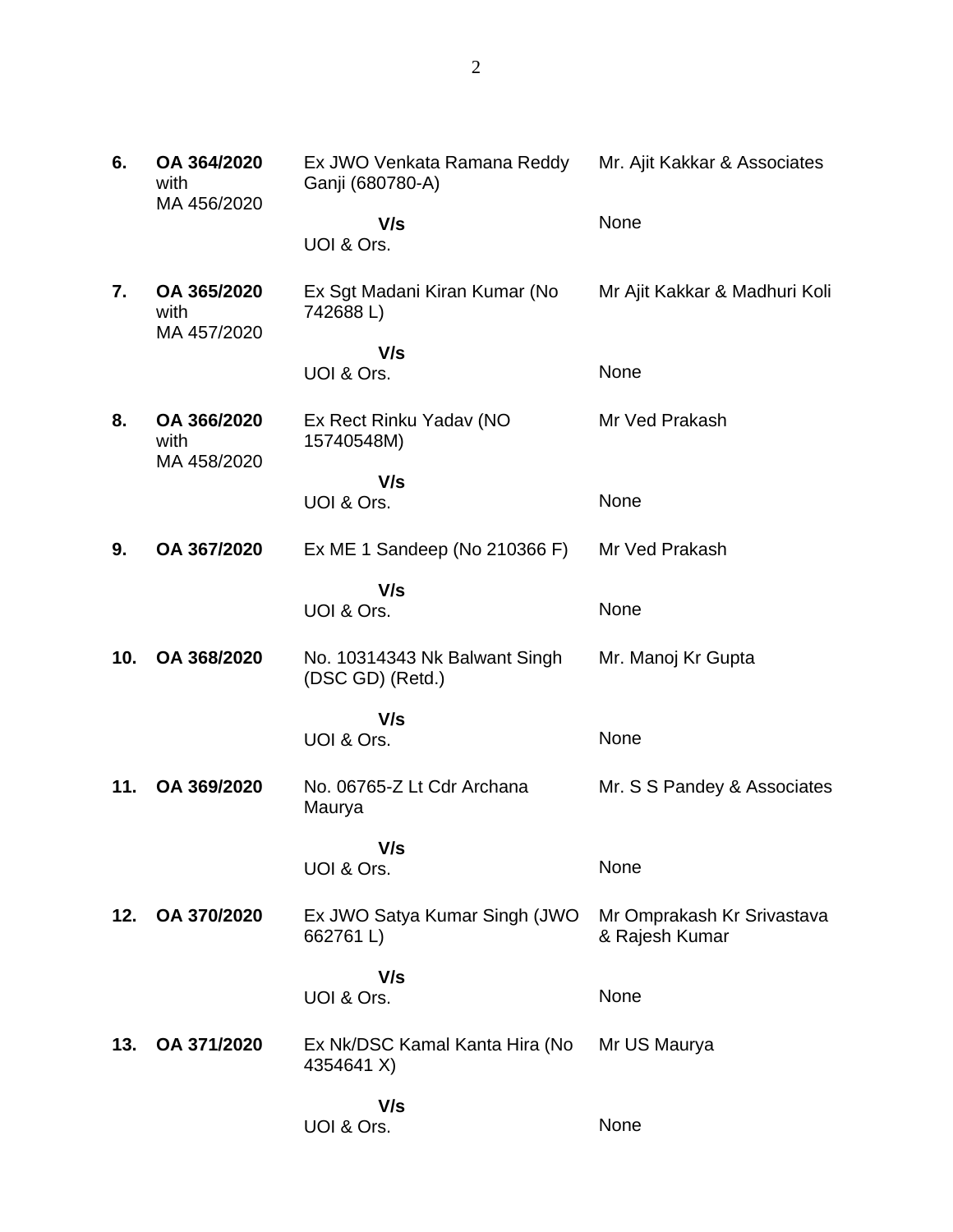| 14. | OA 372/2020<br>with<br>MA 459/2020 | JC-150376M Ex Nb Sub/Clk<br>Sukhendra Singh | Mr. A K Trivedi & Associates                              |
|-----|------------------------------------|---------------------------------------------|-----------------------------------------------------------|
|     |                                    | V/s<br>UOI & Ors.                           | None                                                      |
| 15. | OA 373/2020                        | IC-62556M Lt Col Rajendra Singh<br>Nagar    | Mr. Rajiv Manglik                                         |
|     |                                    | V/s<br>UOI & Ors.                           | None                                                      |
| 16. | OA 374/2020                        | Sub Manish Kumar (Dvr/MT) (JC<br>384666 A)  | Mr Praveen Kumar                                          |
|     |                                    | V/s<br>UOI & Ors.                           | None                                                      |
| 17. | OA 378/2020<br>with                | Col Sharad Nautiyal (IC 53679 X)            | Mr Rajiv Manglik                                          |
|     | MA 466/2020                        | V/s<br>UOI & Ors.                           | None                                                      |
|     | <b>For Orders</b>                  |                                             |                                                           |
| 18. | MA 453/2020<br>in                  | Flt Lt Kanav Kaushal (No 33288 H)           | Mr Amit Kumar Singh                                       |
|     | OA 289/2017                        | V/s<br>UOI & Ors                            | Mr. Karan Singh Bhati, Sr.<br><b>CGSC</b>                 |
| 19. | MA 465/2020<br>in<br>OA 2042/2019  | Sep Umesh Chandra (No 6492131<br>F)         | Mr Narender Kaushik &<br>Pankaj Kaushik                   |
|     |                                    | V/s<br>UOI & Ors                            | Mr. Arvind Patel                                          |
|     | <b>For Hearing</b>                 |                                             |                                                           |
| 20. | OA 1406/2018                       | Ex Sub Maj Ram Niwas (JC-<br>834349-L)      | Mr Virender Singh Kadian                                  |
|     |                                    | V/s<br>UOI & Ors.                           | Mr Rajesh Kumar Das                                       |
| 21. | OA 612/2019<br>with<br>MA 460/2020 | Ex Sgt Vishal Singh Solanki<br>$(793006-B)$ | Mr. Omprakash Kr Srivastava,<br>J K Singh & Vinay Makhija |
|     |                                    | V/s<br>UOI & Ors.                           | Mr. Waize Ali Noor                                        |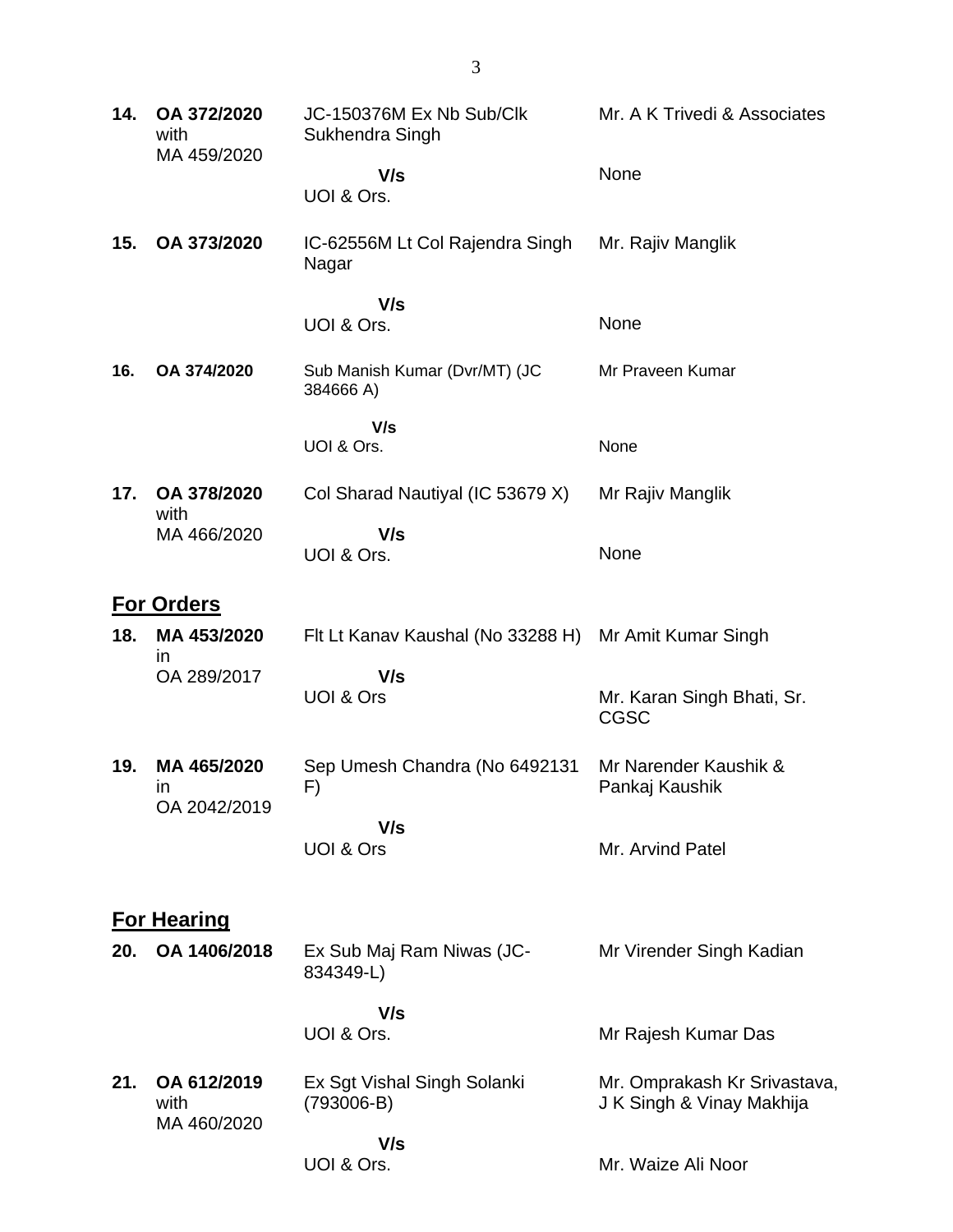| 22  | OA 641/2019<br>with | IC-18723Y Maj D M Pawar (Retd.)                                            | Ms. Archana Ramesh                             |
|-----|---------------------|----------------------------------------------------------------------------|------------------------------------------------|
|     | MA 1228/2019        | V/s<br>UOI & Ors.                                                          | Mr. Harish V Shankar                           |
| 23  | OA 934/2019         | Smt Kamlesh Kushwaha widow of<br>Ex WO Arbind Kumar (No 673150<br>F)       | Mr Omprakash Kr. Srivastava<br>& Vinay Makhija |
|     |                     | V/s<br>UOI & Ors.                                                          | Dr. Vijendra Singh Mahndiyan                   |
| 24. | OA 941/2019         | Naib Subedar Sambhaji Nayaku<br>Patil (JC-353485N)                         | Ms Archana Ramesh                              |
|     |                     | V/s<br>UOI & Ors.                                                          | Mr JS Rawat                                    |
| 25. | OA 1452/2019        | No. 714856-A LAC SS Yadav                                                  | Mr. O P Bhadani                                |
|     |                     | V/s<br>UOI & Ors.                                                          | Mr Tarunvir Singh Khehar                       |
| 26. | OA 1610/2019        | No 14429441H Sep Sujeet Kumar                                              | Mr Virender Singh Kadian                       |
|     |                     | V/s<br>UOI & Ors.                                                          | Mr JS Rawat                                    |
| 27. | OA 1944/2019        | JC-NYA 14620469-L Nb Sub Manoj Mr. Manoj Kr Gupta<br>Kumar                 |                                                |
|     |                     | V/s<br>UOI & Ors.                                                          | Mr. K K Tyagi                                  |
| 28  | OA 1990/2019        | Sep Bablu Singh (No 1470742 F)                                             | Mr Mohan Kumar &<br>Associates                 |
|     |                     | V/s<br>UOI & Ors.                                                          | Mr. Neeraj, Sr. CGSC                           |
| 29. | OA 2044/2019        | L/Nk/DSC (GD) Sahab Singh Gurjar Mr Ajeet Yadav & Rakesh<br>(No 13895952K) | <b>Kumar Singh</b>                             |
|     |                     | V/s<br>UOI & Ors.                                                          | Mr. Rajeev Kumar                               |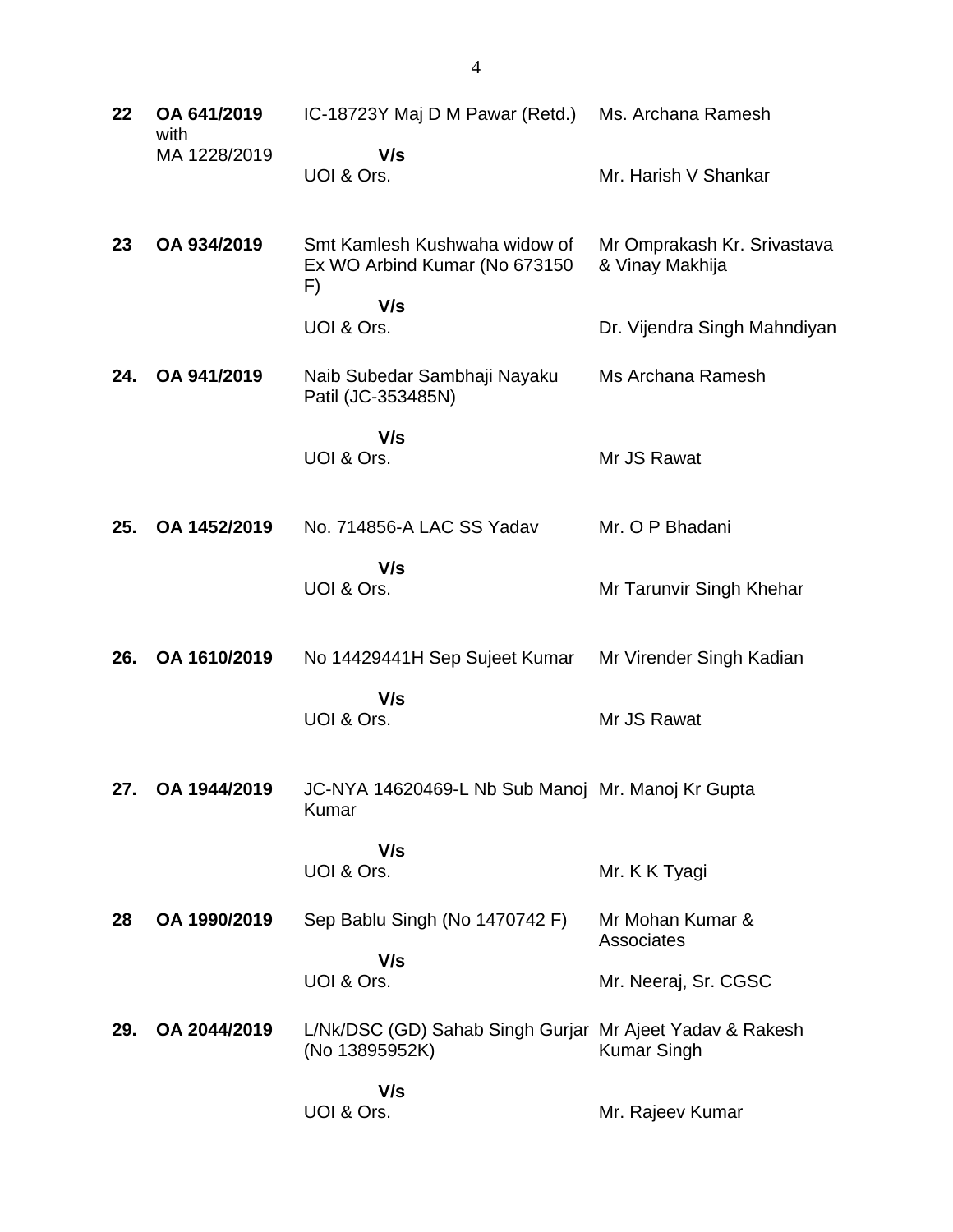| 30. | OA 154/2020                              | Sub Chain Singh (JC 700731 A)               | Ms Archana Ramesh           |
|-----|------------------------------------------|---------------------------------------------|-----------------------------|
|     |                                          | V/s<br>UOI & Ors.                           | Mr. S D Windlesh            |
| 31. | <b>For Final Hearing</b><br>OA 1949/2017 | 50803K Capt(IN) Purushottam<br>Soman (Retd) | Mr. S S Pandey & Associates |
|     |                                          | V/s<br>UOI & Ors.                           | Mr. Harish V Shankar.       |

UOI & Ors.

5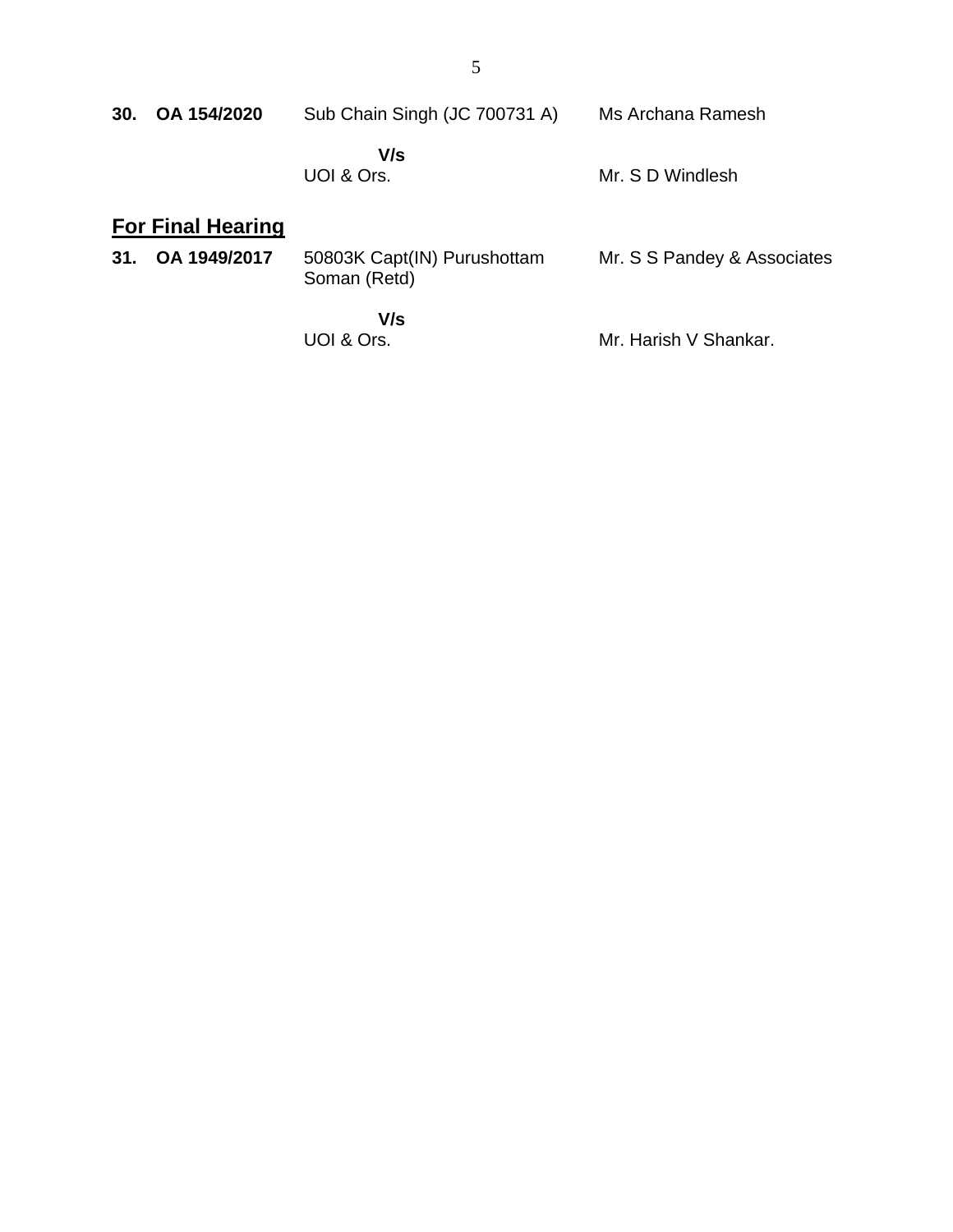# **ARMED FORCES TRIBUNAL, PRINCIPAL BENCH, NEW DELHI LIST OF BUSINESS**

**Date: 25-02-2020**

**Timing: 10:30 AM to 01.00 PM & 02.00 PM to 04.30 PM**

## **COURT No. 2 (Ground Floor)**

### **CORAM:**

### **HON'BLE MS. JUSTICE SUNITA GUPTA HON'BLE AIR MARSHAL B.B.P. SINHA**

| <u>S.</u><br><u>No.</u> | <b>Case No.</b>                      | <b>Parties Name</b>                                             | <b>Advocate for Petitioner /</b><br><b>Respondents</b>           |
|-------------------------|--------------------------------------|-----------------------------------------------------------------|------------------------------------------------------------------|
|                         | <b>For Admission</b>                 |                                                                 |                                                                  |
| $\mathbf 1$ .           | OA 173/2020                          | Ex Sub Maj (Hony Lt) Satypal Singh Mr OS Punia<br>(JC 470288 W) |                                                                  |
|                         |                                      | V/s                                                             |                                                                  |
|                         |                                      | UOI & Ors.                                                      | Mr Neeraj, Sr CGSC                                               |
| 2.                      | OA 174/2020                          | Ex SEA 1 (UW) Anil Kumar (NO<br>138574T)                        | Mr Ved Prakash                                                   |
|                         |                                      | V/s                                                             |                                                                  |
|                         |                                      | UOI & Ors.                                                      | Ms Jyotsna Kaushik                                               |
| 3.                      | OA 175/2020<br>with<br>MA 186/2020   | Ex JWO Sanjiv Kumar (No 751320<br>N)                            | Mr Praveen Kumar                                                 |
|                         |                                      | V/s                                                             |                                                                  |
|                         |                                      | UOI & Ors.                                                      | Mr Tarunvir Singh Khehar                                         |
|                         | <b>Pleadings not complete</b>        |                                                                 |                                                                  |
| 4.                      | OA 772/2018                          | V-255A Lt Col Surya Pal Singh<br>(Retd)                         | Mr. Trilok Nath Saxena & HC<br>Kharbanda & Vipin Kumar<br>Saxena |
|                         |                                      | V/s                                                             |                                                                  |
|                         |                                      | UOI & Ors.                                                      | Mr JS Yadav                                                      |
| 5.                      | OA 1719/2018<br>with<br>MA 1886/2018 | Smt Munni Devi W/O No<br>13969828A Sep Late Awadesh<br>Kumar    | Mr. Amit Kumar & Romil<br>Pathak                                 |
|                         |                                      | V/s<br>UOI & Ors.                                               | Mr. Anil Gautam for R 1-3 &<br>Ms. Anjali Vohra for R-4          |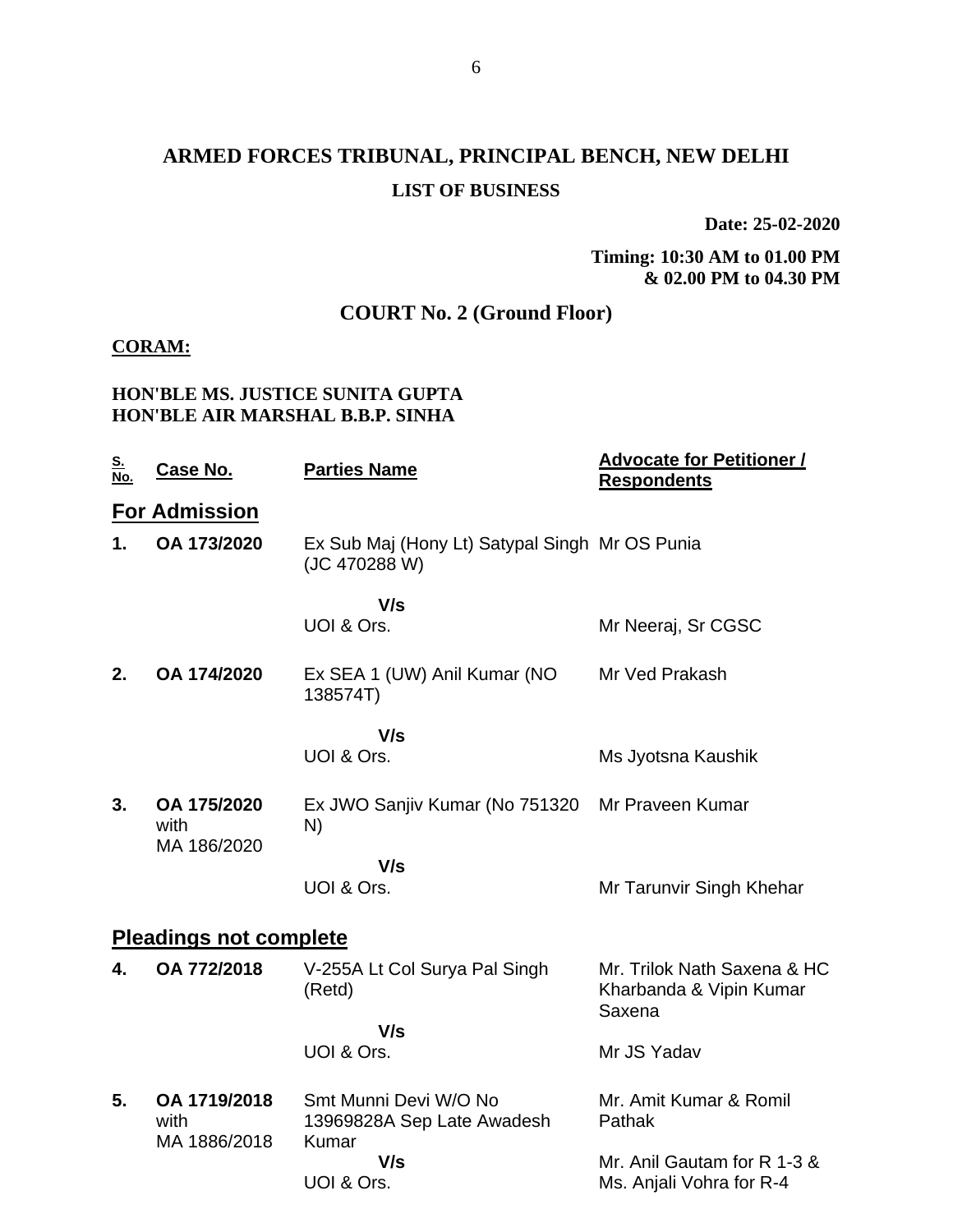| 6.  | OA 1971/2018<br>with                 | Ex-MCPO-I(RP-I) H/Lt Ramesh<br>Chandra       | Mr. Praveen Kumar           |
|-----|--------------------------------------|----------------------------------------------|-----------------------------|
|     | MA 2174/2018                         |                                              |                             |
|     | (NANA CASE)                          | V/s<br>UOI & Ors.                            | Mr. K K Tyagi               |
| 7.  | OA 194/2019<br>with<br>MA 608/2019 & | Ex Lac Som Prakash (Retd) (No<br>263904)     | Mr Manoj Kr Gupta           |
|     | 1660/2019                            | V/s<br>UOI & Ors.                            | Mr. Prabodh Kumar           |
| 8.  | OA 389/2019<br>with<br>MA 942/2019   | No. 15474062-P Ex Dfr Devendra<br>Singh      | Mr. V S Kadian              |
|     |                                      | V/s<br>UOI & Ors.                            | Mr. Shyam Narayan           |
| 9.  | OA 391/2019<br>with<br>MA 945/2019   | No. 172346-Y Ex MER(WTR) Anil<br>Kumar       | Mr. Virender Singh Kadian   |
|     |                                      | V/s<br>UOI & Ors.                            | Mr. J S Yadav               |
| 10. | OA 456/2019<br>with                  | Ex Sgt Amit Kumar (No 791095)                | Mr. Ved Prakash             |
|     | MA 1017/2019                         | V/s<br>UOI & Ors.                            | Mr. Y P Singh               |
| 11. | OA 552/2019<br>with                  | Brig Arun Kumar Ahuja (Retd) (No<br>39869 Y) | Ms Pallavi Awasthi          |
|     | MA 2837/2019<br>(NANA CASE)          | V/s<br>UOI & Ors.                            | Ms. Jyotsna Kaushik         |
| 12. | OA 553/2019                          | Ex Sgt Arun Kashinath Patil (No<br>636641 G) | Mr Ajit Kakkar & Associates |
|     |                                      | V/s<br>UOI & Ors.                            | Mr. Avdhesh Kumar Singh     |
|     |                                      |                                              |                             |
| 13. | OA 555/2019                          | Ex Rect Kharak Singh (No 4086677)            | Mr A Raj Narayanan          |
|     |                                      | V/s<br>UOI & Ors.                            | Mr Shyam Narayan            |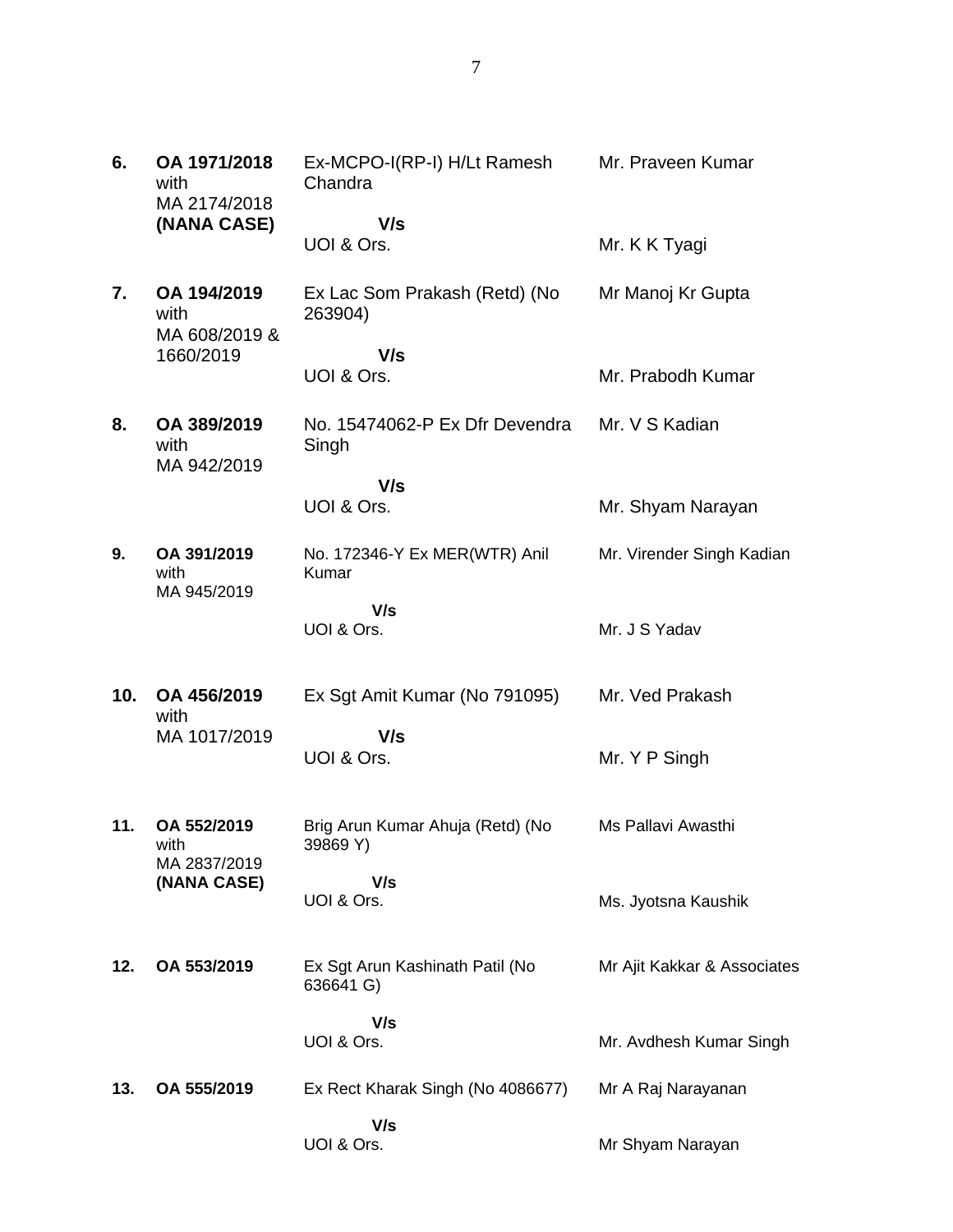| 14. | OA 571/2019<br>with<br>MA 1145/2019         | Smt Sudha Tyagi Mother of Late Lt<br>Abhishek Tyagi (IC 77207 A)  | Mr Virender Singh Kadian |
|-----|---------------------------------------------|-------------------------------------------------------------------|--------------------------|
|     |                                             | V/s<br>UOI & Ors.                                                 | Mr Arvind Patel          |
| 15. | OA 572/2019<br>with<br>MA 2885/2019         | Ex LEM(P) Sanjiv Kumar Singh<br>$(136502-H)$                      | Mr. Ved Prakash          |
|     | (NANA CASE)                                 | V/s<br>UOI & Ors.                                                 | Ms. Jyotsna Kaushik      |
| 16. | OA 574/2019<br>(NANA CASE)                  | Col Koutharapu Srinivas (IC-48942N)<br>(Retd)                     | Mr OS Punia              |
|     |                                             | V/s<br>UOI & Ors.                                                 | Mr. Avdhesh Kumar Singh  |
| 17. | OA 152/2020<br>with<br>MA 173/2020          | Ex Hav (Hony Nb Sub) Jagat Singh Mr Ved Prakash<br>(No 6644805 A) |                          |
|     |                                             | V/s<br>UOI & Ors.                                                 | Mr Anil Gautam           |
| 18. | OA 46/2020<br>with                          | Ex Sea 1 Roop Chand (No 55423)                                    | Mr. Manoj Kr Gupta       |
|     | MA 184/2020<br>(OA 23/2019)<br>(RB, Jaipur) | V/s<br>UOI & Ors.                                                 | Mr. Satya Ranjan Swain   |
|     | <b>For Execution</b>                        |                                                                   |                          |
| 19. | MA 2018/2019<br>in<br>OA 623/2015           | IC-37364K Col Ashok Kumar Arya<br>(Retd.)                         | Mr. S S Pandey           |
|     |                                             | V/s<br>UOI & Ors.                                                 | Mr. Prabodh Kumar        |
|     | <b>Pleadings complete</b>                   |                                                                   |                          |
| 20. | OA 650/2016<br>with                         | Ex Rect Bhim Singh                                                | Mr. V S Kadian           |
|     | MA 468/2016                                 | V/s<br>UOI & Ors.                                                 | Mr SD Windlesh           |
| 21. | OA 694/2016                                 | Lt Cdr Sarvesh (Retd)                                             | Mr Ankur Chhibber        |
|     |                                             | V/s<br>UOI & Ors.                                                 | Ms Jytosana Kaushik      |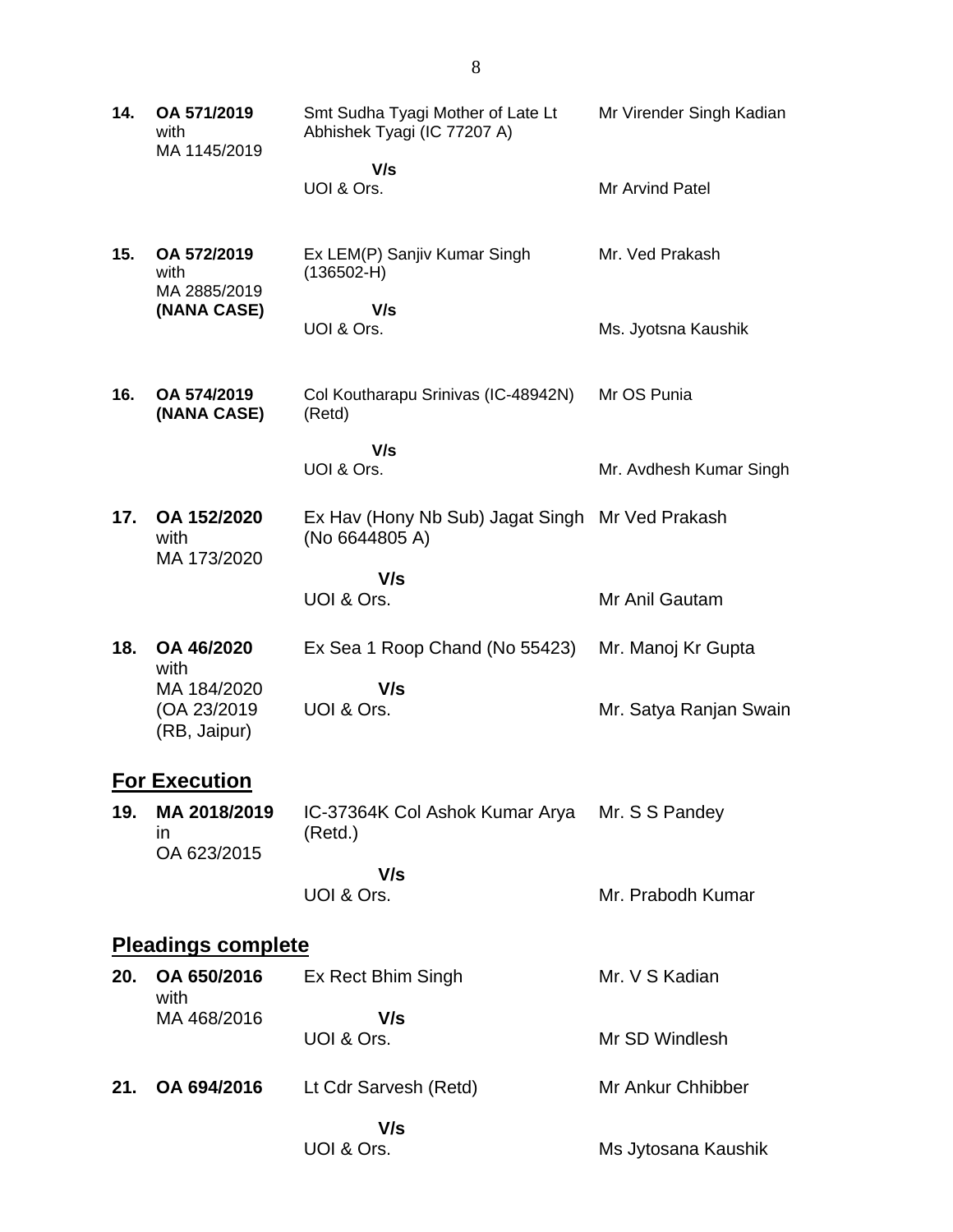| 22. | OA 187/2017                        | Lt Col Vikram Singh Bhadoria                    | Mr. SS Pandey                                                         |
|-----|------------------------------------|-------------------------------------------------|-----------------------------------------------------------------------|
|     |                                    | V/s<br>UOI & Ors.                               | Dr Vijendra Singh Mahndiyan<br>for R 1-3, Mr SP Sharma for<br>$R - 4$ |
| 23. | OA 1360/2017                       | Pradeepta Kumar Naik (Ex SGT<br>No. 746223-R)   | Shiv & Pathak Juris Law Firm                                          |
|     |                                    | V/s<br>UOI & Ors.                               | Mr Prabodh Kumar                                                      |
| 24. | OA 1595/2017                       | No. 773114-T Ex Sgt Praveen<br>Senwal           | Mr. Praveen Kumar                                                     |
|     |                                    | V/s<br>UOI & Ors.                               | Mr. Ashok Chaitanya                                                   |
| 25. | OA 1921/2017                       | Lt Col Jeevan Singh Basera (Retd)<br>(SL 4012M) | Mr. Ajit Kakkar                                                       |
|     |                                    | V/s<br>UOI & Ors.                               | Mr. J S Yadav                                                         |
|     | <b>For Final Hearing</b>           |                                                 |                                                                       |
| 26. | OA 571/2017<br>with                | Hav Dwarka Nath                                 | Ms. Archana Ramesh                                                    |
|     | MA 487/2017                        | V/s<br>UOI & Ors.                               | Mr. J S Yadav                                                         |
|     | <b>NANA Cases</b>                  |                                                 |                                                                       |
| 27. | OA 1065/2017                       | Ex Sgt Kaushlendra Kumar Awasthi                | Mr. V S Kadian                                                        |
|     |                                    | V/s<br>UOI & Ors.                               | Mr. Shyam Narayan                                                     |
| 28  | OA 268/2018<br>with<br>MA 188/2018 | No.2867585 Ex Sepoy (Spl Cook)<br>Mohan Lal     | Mr. Anil Srivastava &<br>Associates                                   |
|     |                                    | V/s<br>UOI & Ors.                               | Mr Prabodh Kumar                                                      |
| 29  | OA 350/2018                        | No.2890557Y Ex Nk Jitender Singh Mr. V S Kadian |                                                                       |
|     |                                    | V/s<br>UOI & Ors.                               | Mr Arvind Patel                                                       |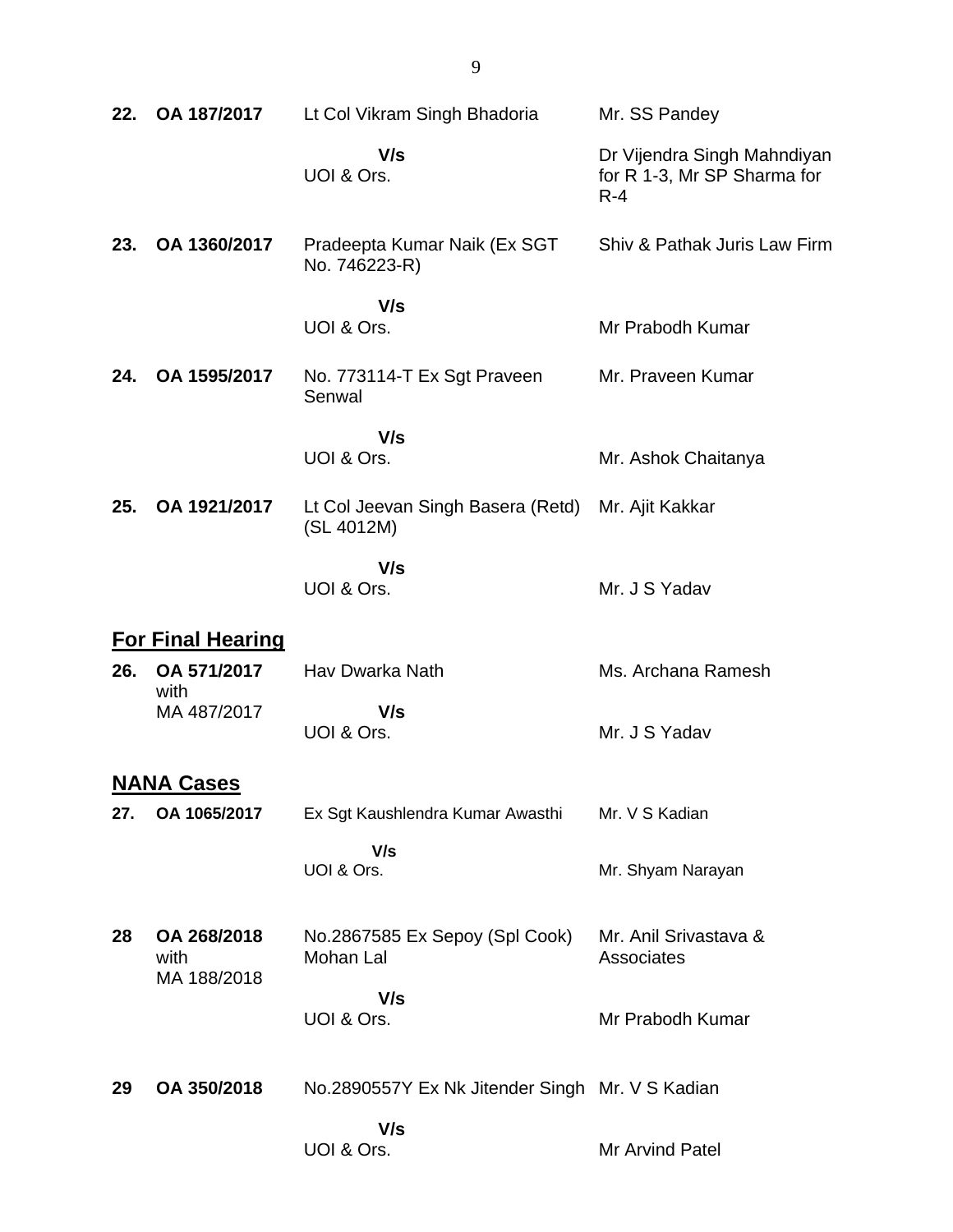| 30. | OA 354/2018                         | Ex Hav (Hony N/Sub) J S Sirohi                   | Mr. Sanjeev Kumar &<br>Associates |
|-----|-------------------------------------|--------------------------------------------------|-----------------------------------|
|     |                                     | V/s<br>UOI & Ors.                                | Mr Arvind Patel                   |
| 31. | OA 363/2018                         | No. 4375100K Ex Rect Clk Manoj<br>Kumar          | Mr. J P Sharma                    |
|     |                                     | V/s<br>UOI & Ors.                                | Mr. Shyam Narayan                 |
|     |                                     |                                                  |                                   |
| 32. | OA 364/2018                         | Sqn Ldr V N Sharma (Retd.)                       | Mr. Ajit Kakkar                   |
|     |                                     | V/s<br>UOI & Ors.                                | Dr Vijendra Singh Mahndiyan       |
| 33. | OA 366/2018                         | IC-12681L Brig Satyendra Dixit<br>VSM(Retd.)     | Mr. Virender Singh Kadian         |
|     |                                     | V/s<br>UOI & Ors.                                | Mr. Shyam Narayan                 |
| 34. | OA 367/2018                         | (No.-8970425N) Ex Ac (U/T)<br>Avadhesh Kumar     | Mr Virender Singh Kadian          |
|     |                                     | V/s<br>UOI & Ors.                                | Mr. V S Tomar                     |
| 35. | OA 371/2018                         | Ex-Sgt Anand Mattain Gotil                       | Mr. Praveen Kumar                 |
|     |                                     | V/s<br>UOI & Ors.                                | Mr Prabodh Kumar                  |
| 36. | OA 373/2018<br>with<br>MA 1890/2019 | NR 19767F Lt Col (Mrs) Ambika<br>Sreekala (Retd) | Mr.Rajiv Manglik                  |
|     |                                     | V/s<br>UOI & Ors.                                | Mr. V Pattabhi Ram                |
| 37. | OA 377/2018<br>with<br>MA 234/2018  | JC-339626M Sub Rajvir Singh<br>(Retd.)           | Ms. Archana Ramesh                |
|     |                                     | V/s<br>UOI & Ors.                                | Mr Avdhesh Kumar Singh            |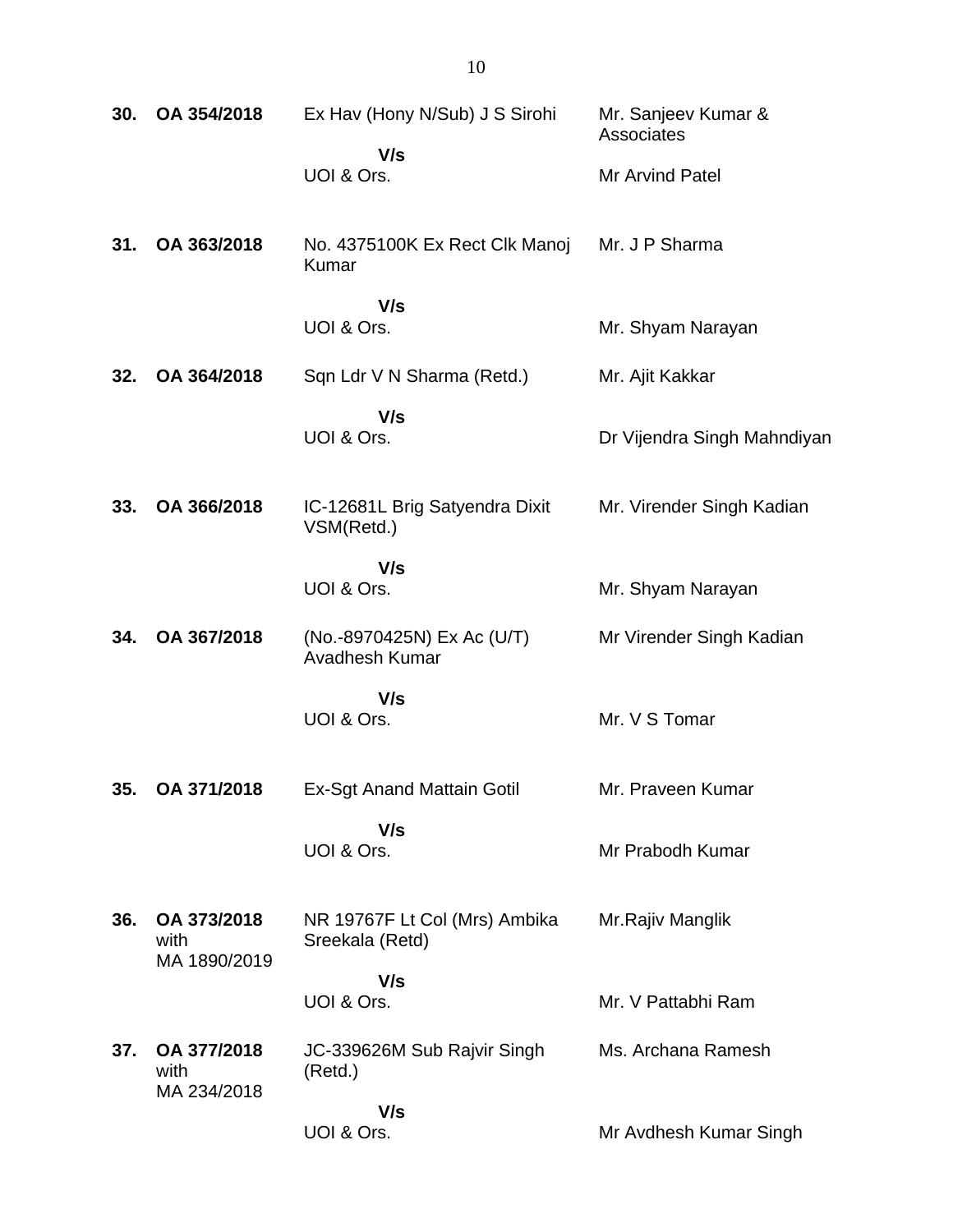| 38. | OA 400/2018                        | Ex MWO Bindeshwari Mandal                                                        | Mr. V S Kadian                     |
|-----|------------------------------------|----------------------------------------------------------------------------------|------------------------------------|
|     |                                    |                                                                                  |                                    |
|     |                                    | V/s<br>UOI & Ors.                                                                | Mr VS Tomar                        |
| 39. | OA 456/2018<br>with<br>MA 307/2018 | No. 14807570W Ex Nk Balaguru<br>Murthy                                           | Mr. Praveen Kumar                  |
|     |                                    | V/s<br>UOI & Ors.                                                                | Mr Ashok Chaitanya                 |
| 40. | OA 461/2018                        | Ex Hav Naresh Pal Singh<br>$(13697212-K)$                                        | Mr. Y P Sharma & A K Tyagi         |
|     |                                    | V/s                                                                              |                                    |
|     |                                    | UOI & Ors.                                                                       | Mr JS Yadav                        |
| 41. | OA 497/2018                        | Hony Capt Vinod Kumar (Retd)<br>$(JC-300223W)$                                   | Ms. Archana Ramesh                 |
|     |                                    | V/s<br>UOI & Ors.                                                                | Mr V Pattabhi Ram                  |
| 42. | OA 507/2018<br>with                | Smt. Savitri Devi Wd/o Ex NAOMI<br>Late Manoj Kumar No.169704T                   | Mr. A K Trivedi & Yogesh<br>Sharma |
|     | MA 1223/2019                       | V/s<br>UOI & Ors.                                                                | Mr. Tarunvir Singh Khehar          |
| 43. | OA 512/2018                        | Ex Flt. Lt. Pooja Sahrawat W/o Late Mr. Ajay Bhalla<br>IC-44588M Col Rohit Dalal |                                    |
|     |                                    | V/s<br>UOI & Ors.                                                                | Ms Barkha Babbar                   |
| 44. | OA 566/2018                        | No. 05798-A Lt Cdr Bikash R<br>Nayak (Retd.)                                     | Mr. A S Puar                       |
|     |                                    | V/s<br>UOI & Ors.                                                                | Mr. Avdesh Kumar Singh             |
| 45. | OA 577/2018<br>with<br>MA 477/2018 | No 614645L Ex WO Surender<br>Kumar                                               | Mr. V.S Kadian                     |
|     |                                    | V/s<br>UOI & Ors.                                                                | Mr Anil Gautam                     |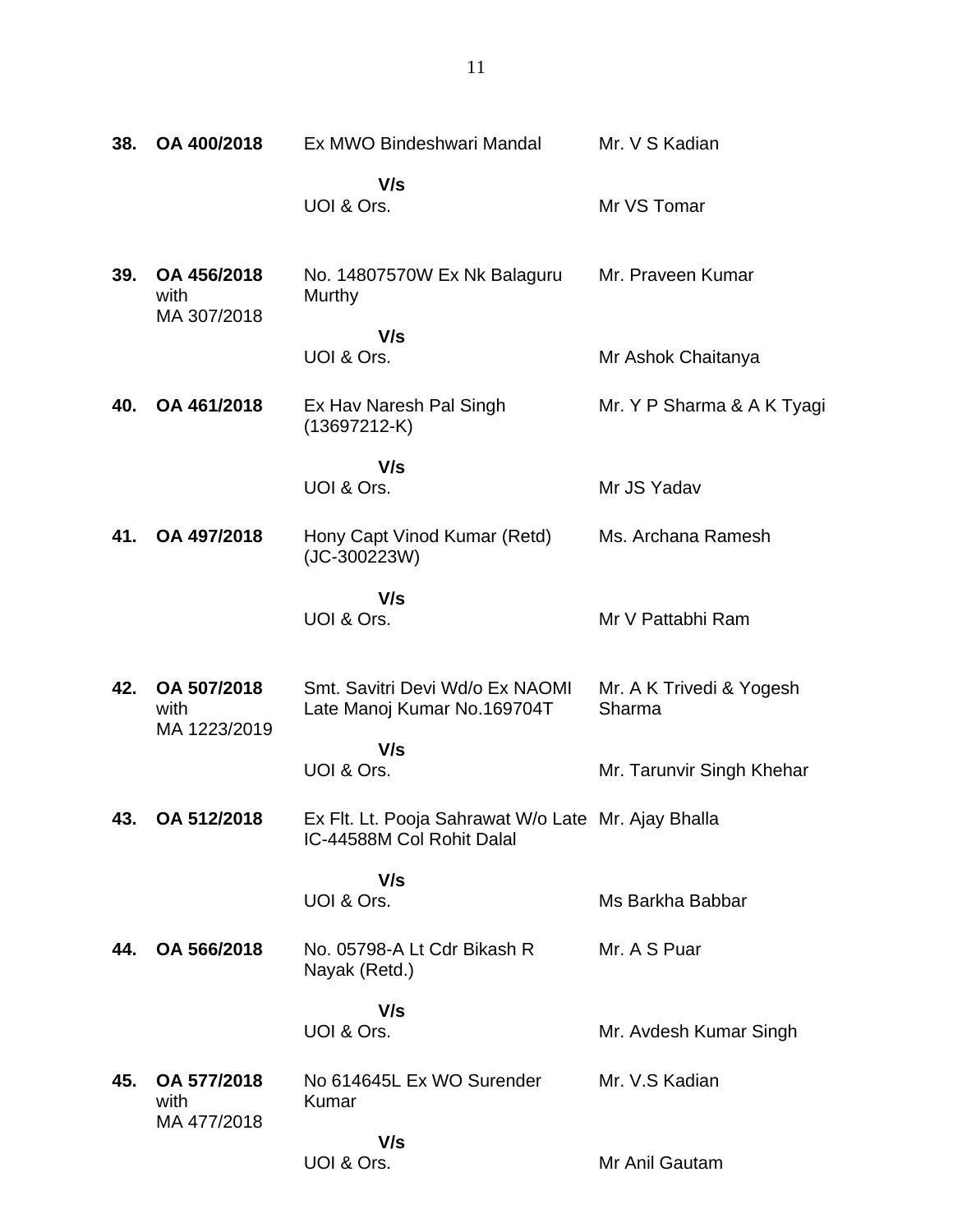| 46. | OA 602/2018<br>with | No 4069185W Ex Rfn Prem Vallabh Mr. V S Kadian                     |                                       |
|-----|---------------------|--------------------------------------------------------------------|---------------------------------------|
|     | MA 493/2018         | V/s<br><b>UOI &amp; ORS</b>                                        | Mr Arvind Patel                       |
| 47. | OA 607/2018         | No. 775331-G Ex JWO Ravi<br><b>Shanker Singh</b>                   | Mr. Ved Prakash                       |
|     |                     | V/s<br>UOI & Ors.                                                  | Ms Jyotsana Kaushik                   |
| 48. | OA 608/2018         | Wg Cdr Girja Dutt Dabral (Retd)<br>(22259 R)                       | Mr. Ajit Kakkar                       |
|     |                     | V/s<br>UOI & Ors.                                                  | Mr Prabodh Kumar                      |
| 49. | OA 646/2018         | Sub Sunil Kumar Istwal (Retd) (JC- Mr. Sukhjinder Singh<br>378698M |                                       |
|     |                     | V/s<br>UOI & Ors.                                                  | Mr Shyam Narayan                      |
| 50. | OA 647/2018<br>with | No. 660221H Ex Sgt J N Christian                                   | Mr. S C Jaidwal                       |
|     | MA 514/2018         | V/s<br>UOI & Ors.                                                  | Mr Shyam Narayan                      |
| 51. | OA 679/2018         | 13985851-X Ex Nk Rakesh Kumar                                      | Mr. Praveen Kumar                     |
|     | with<br>MA 541/2018 | V/s<br>UOI & Ors.                                                  | Mr. Y P Singh                         |
| 52. | OA 684/2018         | No 14228748X Ex Sigmn E Kumar                                      | Mr. Indra Sen Singh/Abhishek<br>Singh |
|     |                     | V/s<br>UOI & Ors.                                                  | Mr SP Sharma                          |
| 53. | OA 685/2018         | No. 108688W Ex LME A Ramesh                                        | Mr. I S Singh/Abhishek Singh          |
|     |                     | V/s<br>UOI & Ors.                                                  | Mr Rajesh Kumar Das                   |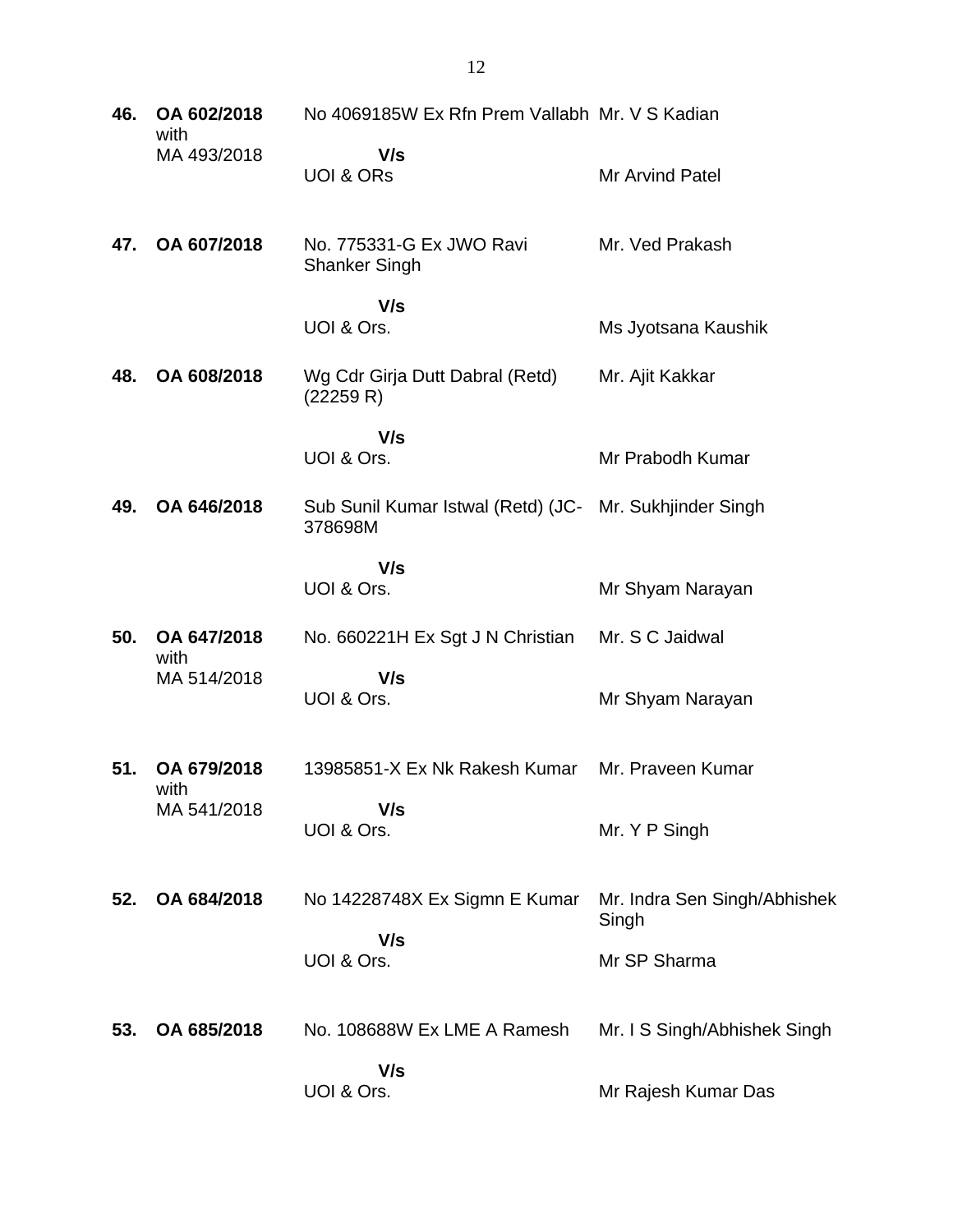| 54. | OA 686/2018                        | No. 148814 Ex Sea-1 R Ravi                      | Mr. I S Singh/Abhishek Singh |
|-----|------------------------------------|-------------------------------------------------|------------------------------|
|     |                                    | V/s<br>UOI & Ors.                               | Mr Rajesh Kumar Das          |
| 55. | OA 694/2018                        | Gp Capt (TS) Anoop Sood (Retd)<br>$(17207 - R)$ | Mr. Ajit Kakkar              |
|     |                                    | V/s<br>UOI & Ors.                               | Mr Shyam Narayan             |
| 56. | OA 703/2018                        | IC-45028M Col A K Thakur (Retd)                 | Mr. V S Kadian               |
|     |                                    | V/s<br>UOI & Ors.                               | Mr VS Tomar                  |
| 57. | OA 712/2018<br>with<br>MA 589/2018 | IC-39543H Col Navdeep Singh<br>Lamba (Retd)     | Mr. Rajendra Kumar           |
|     |                                    | V/s<br>UOI & Ors.                               | Ms Barkha Babbar             |
| 58. | OA 727/2018<br>with<br>MA 597/2018 | Ex MCPO-I (Hony SLT) Ram<br>Kishore<br>V/s      | Mr. Praveen Kumar            |
|     |                                    | UOI & Ors.                                      | Mr. J S Yadav                |
| 59. | OA 746/2018                        | IC-42534M Col Jagdish Singh<br>Ahlawat (Retd)   | Mr. V S Kadian               |
|     |                                    | V/s<br>UOI & Ors.                               | Mr Ashok Chaitanya           |
| 60. | OA 756/2018<br>with                | MR-05373X Col Ajay Gupta (Retd)                 | Mr.V S Kadian                |
|     | MA 623/2018                        | V/s<br>UOI & Ors.                               | Mr Tarunvir Singh Khehar     |
| 61. | OA 760/2018<br>with<br>MA 625/2018 | Ex Chear Alok Kumar Dwivedi<br>(No.197943-Y)    | Mr. Praveen Kumar            |
|     |                                    | V/s<br>UOI & Ors.                               | Mr. Arvind Patel             |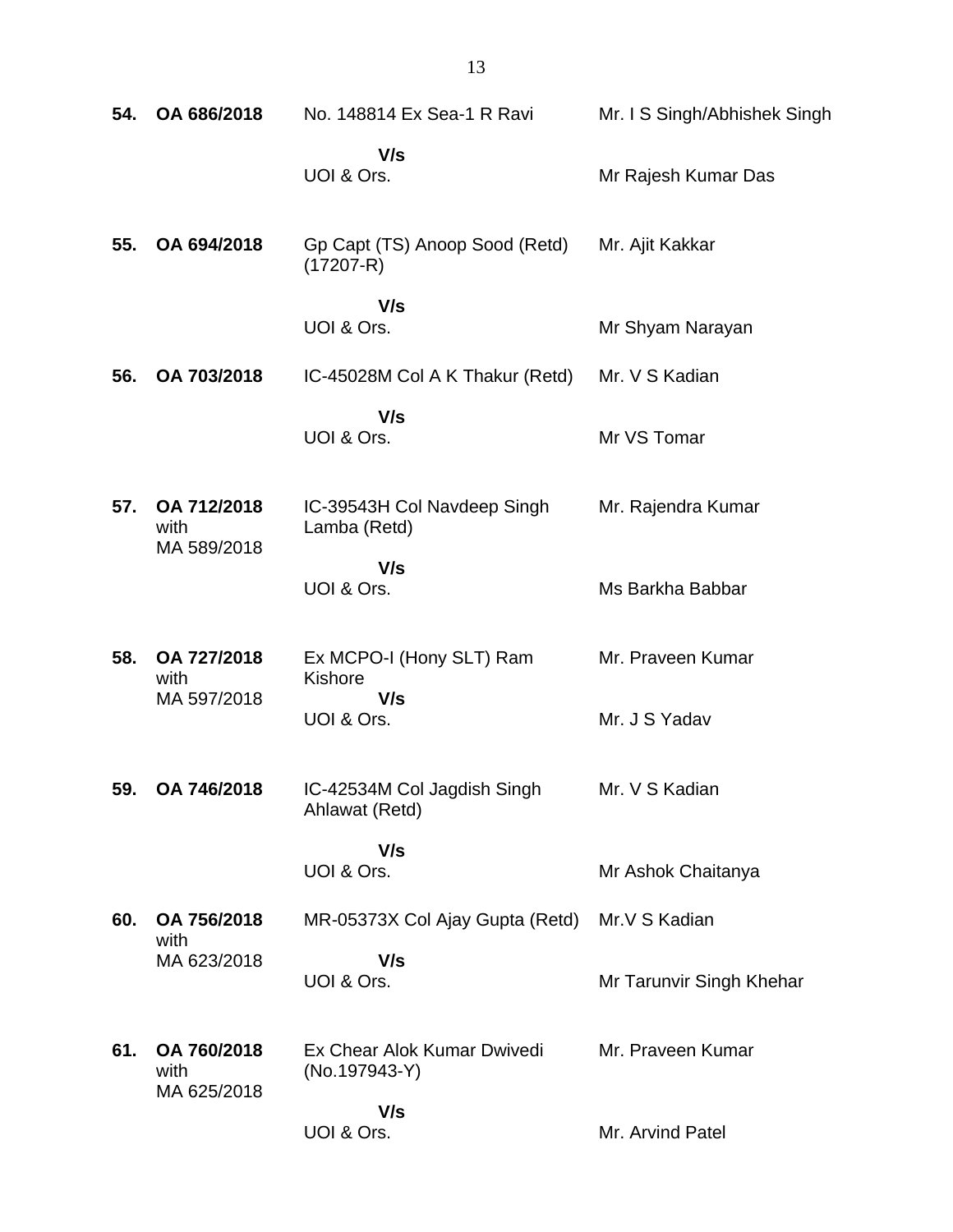| 62. | OA 783/2018                        | 152711-Y Ex LSTD Umesh Kumar                   | Mr. V S Kadian             |
|-----|------------------------------------|------------------------------------------------|----------------------------|
|     |                                    | V/s<br>UOI & Ors.                              | Mr. Arvind Patel           |
| 63. | OA 789/2018<br>with                | No. 691265 Ex AC Ranvir Singh                  | Mr. V S Kadian             |
|     | MA 661/2018                        | V/s<br>UOI & Ors.                              | Mr. V S Tomar              |
| 64. | OA 858/2018                        | Ex Gnr Amar Singh Yadav (No<br>14328086 P)     | Mr AK Trivedi & Associates |
|     |                                    | V/s<br>UOI & Ors.                              | Mr. S D Windlesh           |
| 65. | OA 918/2018<br>with<br>MA 784/2018 | Ex Spr Hari Bandhu Sahu (No<br>1480970-X)      | Mr Virender Singh Kadian   |
|     |                                    | V/s<br>UOI & Ors.                              | Mr. Shyam Narayan          |
| 66. | OA 929/2018                        | Ex LAC Pankaj Rawat (No 950930) Mr Ajit Kakkar |                            |
|     |                                    | V/s<br>UOI & Ors.                              | Mr. Satya Ranjan Swain     |
| 67. | OA 935/2018                        | Ex Sub Vijay Kumar (JC-221559-P) Mr SM Dalal   |                            |
|     |                                    | V/s<br>UOI & Ors.                              | Mr. S D Windlesh           |
| 68. | OA 937/2018<br>with                | Ex L/Hav Rambir Singh Tomar                    | Ms Pallavi Awasthi         |
|     | MA 815/2018                        | V/s<br>UOI & Ors.                              | Mr. Anil Gautam            |
| 69. | OA 943/2018<br>with<br>MA 817/2018 | IC-37591K Col Subhash Kumar<br>Bose (Retd.)    | Mr. V S Kadian             |
|     |                                    | V/s<br>UOI & Ors.                              | Mr. Anil Gautam            |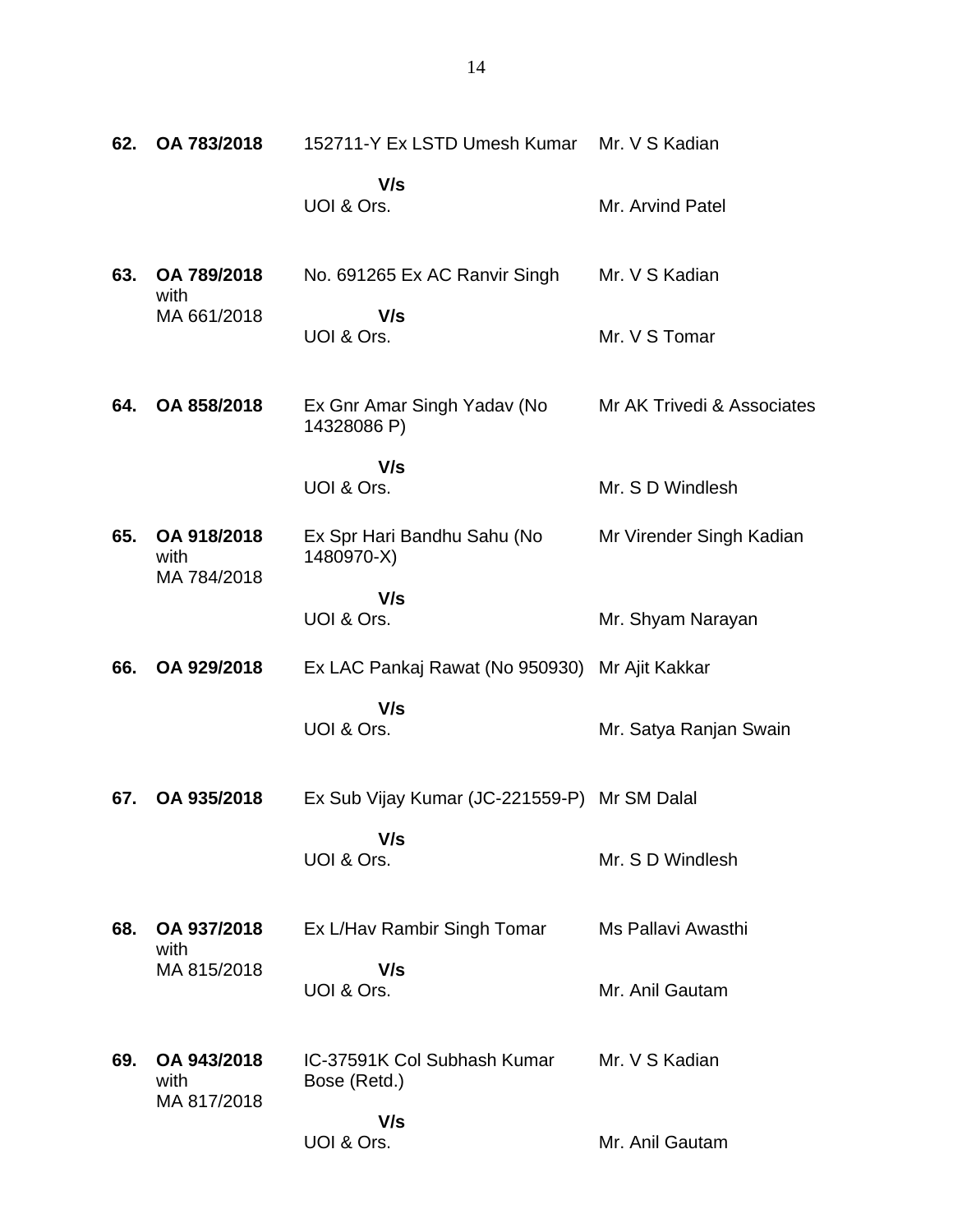| 70. | OA 946/2018<br>with<br>MA 819/2018 &<br>MA 2515/2019 | IC-48767K Lt Col Dinesh Kumar<br>Varma (Retd)            | Mr. V S Kadian                          |
|-----|------------------------------------------------------|----------------------------------------------------------|-----------------------------------------|
|     |                                                      | V/s<br>UOI & Ors.                                        | Mr. K K Tyagi                           |
| 71. | OA 966/2018<br>with<br>MA 871/2018                   | Ex Swr Satya Prakash (No<br>1058045 F)                   | Mr Praveen Kumar                        |
|     |                                                      | V/s<br>UOI & Ors.                                        | Mr. K.K. Tyagi                          |
| 72. | OA 967/2018<br>with<br>MA 872/2018                   | No. 619260-B Ex Cpl Shyam Singh Mr Praveen Kumar<br>Gore |                                         |
|     |                                                      | V/s<br>UOI & Ors.                                        | Mr. Rajesh Kumar Das                    |
| 73. | OA 979/2018                                          | Lt Col Darshan Singh (Retd) (IC-<br>32006 A)             | Mr RK Tripathi                          |
|     |                                                      | V/s<br>UOI & Ors.                                        | Mr. Rajesh Kumar Das                    |
| 74. | OA 981/2018<br>with                                  | Ex Sgt Manoj Chaudhary<br>(No.790906-F)                  | Mr. Praveen Kumar                       |
|     | MA 869/2018                                          | V/s<br>UOI & Ors.                                        | Mr. J S Yadav                           |
| 75. | OA 1039/2018<br>with                                 | No 14348940-X Ex Gnr Suresh<br>Chandra                   | Mr Virender Singh Kadian                |
|     | MA 920/2018                                          | V/s<br>UOI & Ors.                                        | Mr YP Singh                             |
| 76. | OA 1051/2018<br>with                                 | 218907 Ex JWO Kewal Krishan Vij                          | Mr. Bharat Singh &<br>Associates        |
|     | MA 2044/2019                                         | V/s<br>UOI & Ors.                                        | Mr Karan Singh Bhati, Sr<br><b>CGSC</b> |
| 77. | OA 1126/2018                                         | IC-47822H Col Madhubal B (Retd)                          | Mr. Rajendra Kumar                      |
|     |                                                      | V/s<br>UOI & Ors.                                        | Mr. Y P Singh                           |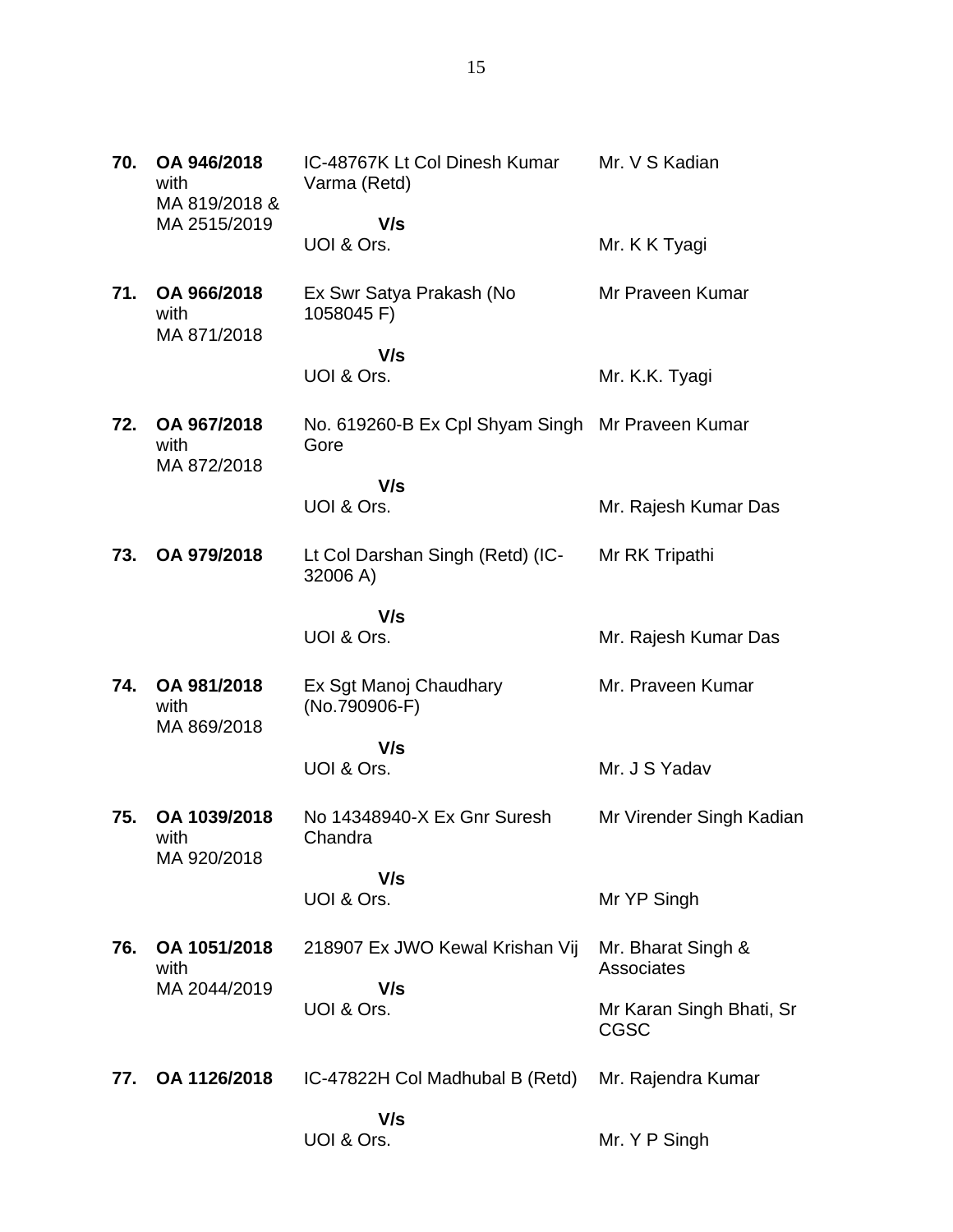| 78. | OA 1153/2018<br>with<br>MA 1560/2018 | Ex Sep/BTA Manoj Kumar<br>(No.13961266)          | Mr. B P Vaishnav &<br>Associates                |
|-----|--------------------------------------|--------------------------------------------------|-------------------------------------------------|
|     |                                      | V/s<br>UOI & Ors.                                | Mr Shyam Narayan                                |
| 79. | OA 1191/2018                         | Ex WO Rajinder Prasad Chaudhary<br>(8372158X)    | Mr. Naresh Ghai, Mr US<br>Maurya & Mr JP Sharma |
|     |                                      | V/s<br>UOI & Ors.                                | Ms. Jyotsana Kaushik                            |
| 80. | OA 1234/2018                         | Ex GDSM Ompal Singh (13676514) Mr. Praveen Kumar |                                                 |
|     | with<br>MA 1170/2018                 | V/s<br>UOI & Ors.                                | Mr. Arvind Patel                                |
| 81. | OA 1235/2018<br>with                 | Ex MWO Indra Raj Singh                           | Mr. Praveen Kumar                               |
|     | MA 1173/2018                         | V/s<br>UOI & Ors.                                | Mr. Tarunvir Singh Khehar                       |
| 82. | OA 1236/2018<br>with                 | No. 145725-W Ex PO Tejbir Singh                  | Mr. Praveen Kumar                               |
|     | MA 1174/2018                         | V/s<br>UOI & Ors.                                | Mr. S P Sharma                                  |
| 83. | OA 1243/2018<br>with<br>MA 1180/2018 | No. 666020-L Ex Sgt K C Kalra<br>(Retd.)         | Mr. V S Kadian                                  |
|     |                                      | V/s<br>UOI & Ors.                                | Mr. Tarunvir Singh Khehar                       |
| 84. | OA 1258/2018                         | WS-00679W Maj Vibha Singh<br>(Retd.)             | Mr. I S Singh/Abhishek Singh                    |
|     |                                      | V/s<br>UOI & Ors.                                | Mr. Prabodh Kumar                               |
| 85. | OA 1274/2018<br>with<br>MA 1389/2018 | JC-133056F Ex Sub Tarang Pal<br>Singh            | Mr. Chaitanya Agarwal                           |
|     |                                      | V/s<br>UOI & Ors.                                | Mr. Shyam Narayan                               |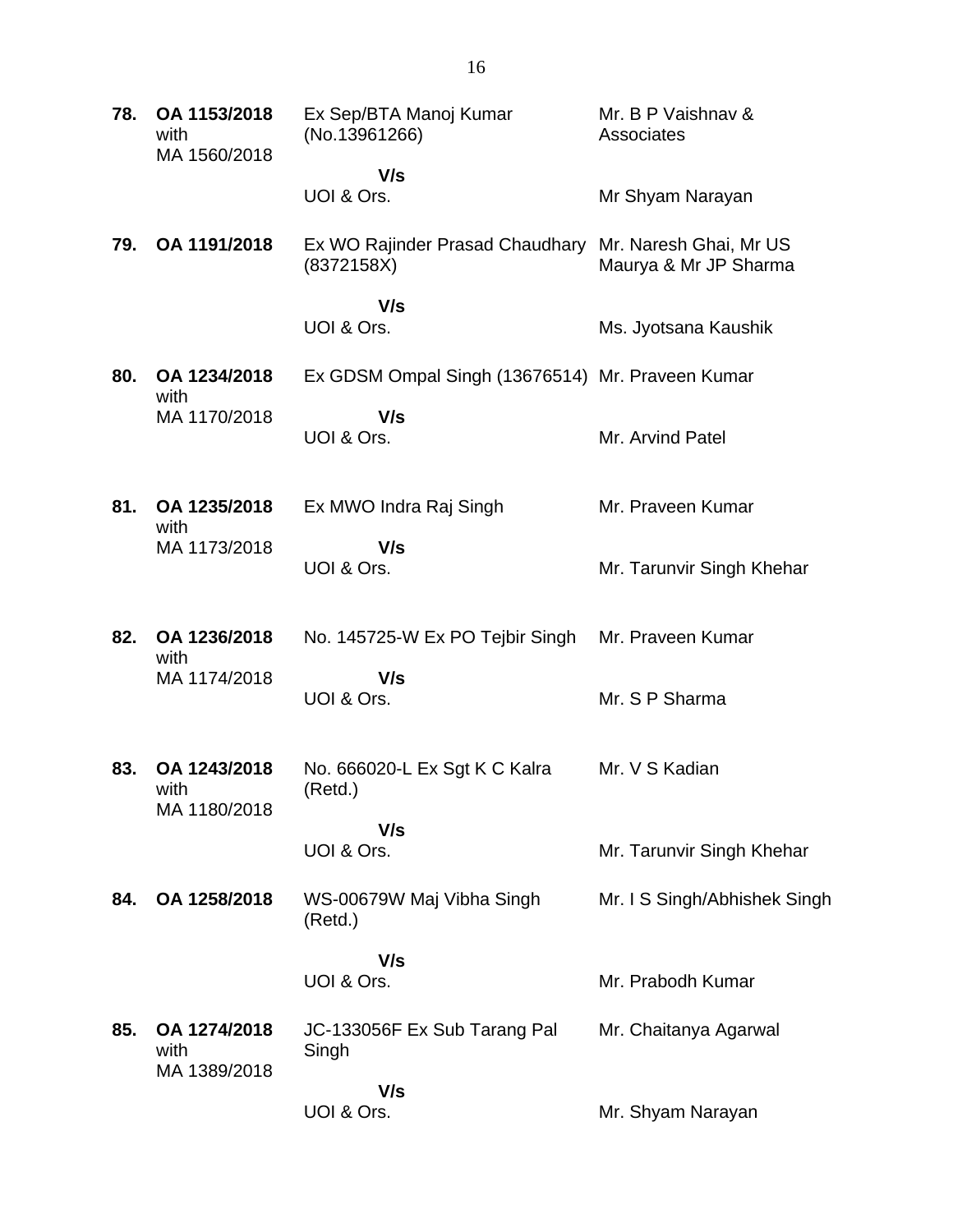| 86. | OA 1276/2018                         | Group Captain V R Srinivas (Retd) Mr Ajit Kakkar<br>(No 17891-G) |                              |
|-----|--------------------------------------|------------------------------------------------------------------|------------------------------|
|     |                                      | V/s<br>UOI & Ors.                                                | Mr. Shyam Narayan            |
| 87. | OA 1278/2018<br>with<br>MA 1248/2018 | Ex MCEAP-II Anil Kumar Kudipudi<br>(No 197585-H)                 | Mr Praveen Kumar             |
|     |                                      | V/s                                                              |                              |
|     |                                      | UOI & Ors.                                                       | Mr. S P Sharma               |
| 88. | OA 1301/2018                         | Ex EAR-3 Dilip Murlidhar Sonwane Mr Ved Prakash<br>(No 181944-K) |                              |
|     |                                      | V/s                                                              |                              |
|     |                                      | UOI & Ors.                                                       | Dr. Vijendra Singh Mahndiyan |
| 89. | OA 1302/2018<br>with<br>MA 647/2019  | Rakesh Kumar Ex SWA-3 (No<br>181361K)                            | Mr. Ved Prakash              |
|     |                                      | V/s                                                              |                              |
|     |                                      | UOI & Ors.                                                       | Mr. V S Tomar                |
| 90. | OA 1311/2018<br>with                 | Ex JWO Prabhakar Rai (No<br>636529R)                             | Mr. Praveen Kumar            |
|     | MA 1290/2018                         | V/s                                                              |                              |
|     |                                      | UOI & Ors.                                                       | Mr. Satya Ranjan Swain       |
| 91. | OA 1328/2018<br>with<br>MA 1317/2018 | Ex Sigman Ram Milan Sharma (No Mr. US Maurya<br>6326996)         |                              |
|     |                                      | V/s                                                              |                              |
|     |                                      | UOI & Ors.                                                       | Mr Avdhesh Kumar Singh       |
| 92. | OA 1360/2018<br>with<br>MA 1348/2018 | Ex Sgt Md Irshad Alam (No<br>709317R)                            | Mr. VS Kadian                |
|     |                                      | V/s                                                              |                              |
|     |                                      | UOI & Ors.                                                       | Mr. S D Windlesh             |
| 93. | OA 1361/2018<br>with<br>MA 1349/2018 | JC-728436N Ex Nb Sub Jajneswar Mr. VS Kadian<br>Khuntia          |                              |
|     |                                      | V/s                                                              |                              |
|     |                                      | UOI & Ors.                                                       | Mr. S P Sharma               |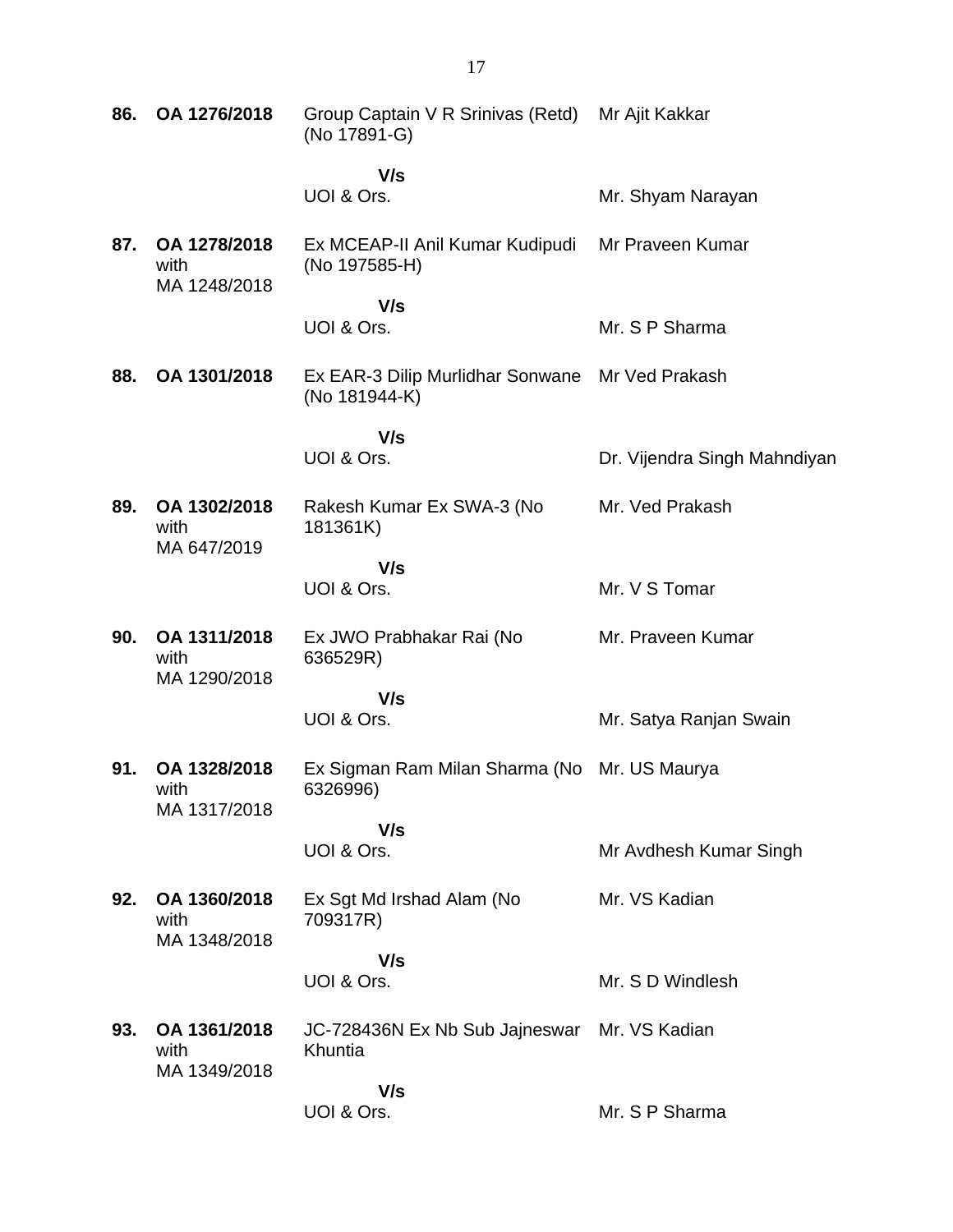| 94. | OA 1367/2018                         | Ex Leading Seaman (UW)<br>Satyendra Kumar (No 133364-A) | Mr Ajit Kakkar                                |
|-----|--------------------------------------|---------------------------------------------------------|-----------------------------------------------|
|     |                                      | V/s<br>UOI & Ors.                                       | Ms Jyotsana Kaushik                           |
| 95. | OA 1375/2018<br>with<br>MA 1367/2018 | Lt Col AK Patel (Retd) (SS-39251-<br>A)                 | Mr Indra Sen Singh &<br><b>Abhishek Singh</b> |
|     |                                      | V/s<br>UOI & Ors.                                       | Mr. Satya Ranjan Swain                        |
| 96. | OA 1377/2018<br>with                 | MS-11364 Ex Maj P K Dash                                | Mr. Charan Singh                              |
|     | MA 22/2020                           | V/s<br>UOI & Ors.                                       | Mr. Ashok Chaitanya                           |
| 97. | OA 1380/2018                         | No 14256338X Hav Jasbir Singh                           | Mr. SM Dalal                                  |
|     |                                      | V/s<br>UOI & Ors.                                       | Mr. Rajesh Kumar Das                          |
| 98. | OA 1400/2018<br>with<br>MA 1406/2018 | Ex Nk Bhingardive Dyandeo<br>Shankar                    | Mr. Manoj Kr. Gupta                           |
|     |                                      | V/s<br>UOI & Ors.                                       | Ms. Jyotsana Kaushik                          |
| 99. | OA 1402/2018                         | Ex LOG-I (F&A) Mukesh Kumar<br>Singh (132954-W)         | Mr. Ajit Kakkar                               |
|     |                                      | V/s<br>UOI & Ors.                                       | Mr. V Pattabhi Ram                            |
|     | 100. OA 1422/2018<br>with            | Ex Hav Anil Kumar Sharma (No<br>14416480H)              | Mr JP Sharma & Associates                     |
|     | MA 2241/2018                         | V/s<br>UOI & Ors.                                       | Ms. Jyotsana Kaushik                          |
|     | 101. OA 1432/2018<br>with            | Ex Sep (Gunner) Bhupender Singh<br>(No 1269051Y)        | Mr VD Sharma                                  |
|     | MA 1956/2018                         | V/s<br>UOI & Ors.                                       | Mr. Satya Ranjan Swain                        |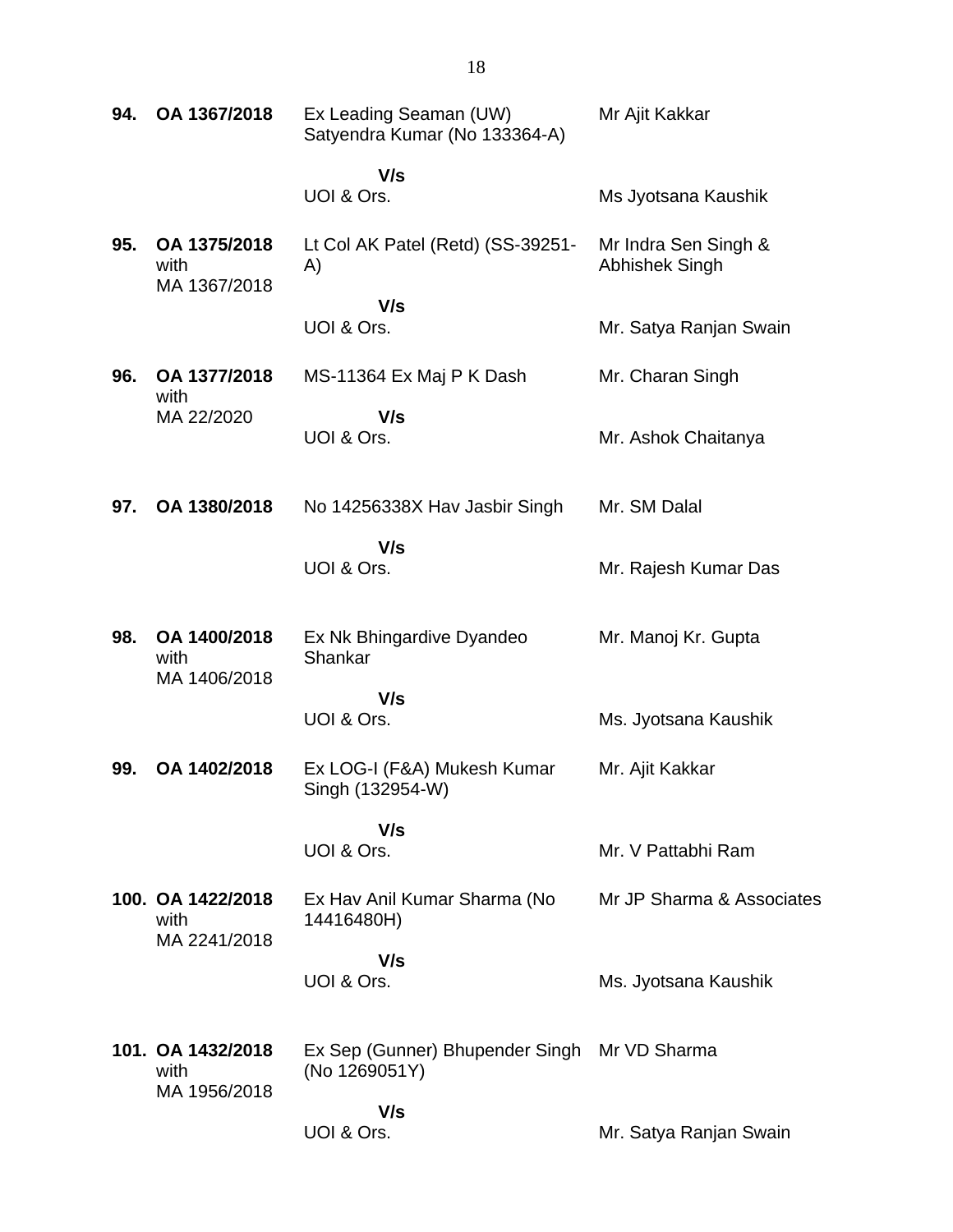| 102. OA 1439/2018<br>with<br>MA 1452/2018 | No.13993408Y Ex Sep Giraja<br>Shankar | Mr. V S Kadian |
|-------------------------------------------|---------------------------------------|----------------|
|                                           | V/s                                   |                |
|                                           | UOI & Ors.                            | Mr. S P Sharma |

### **THIS BENCH WILL NOT ASSEMBLE TODAY**

#### **CORAM:**

### **HON'BLE MS. JUSTICE SUNITA GUPTA HON'BLE LT. GEN. PHILIP CAMPOSE**

| <u>S.</u><br>No. | Case No.                             | <b>Parties Name</b>                               | <b>Advocate for Petitioner /</b><br><b>Respondents</b> |
|------------------|--------------------------------------|---------------------------------------------------|--------------------------------------------------------|
|                  | <b>Part Heard</b>                    |                                                   |                                                        |
| 1.               | MA 2131/2019 &<br>MA 2132/2019<br>in | Wg Cdr MK Badruddin (Retd) (No<br>21902 F)<br>V/s | Mr SS Pandey & Associates                              |
|                  | OA 466/2015                          | UOI & Ors                                         | Mr Karan Singh Bhati, Sr<br>CGSC with Mr. Y P Singh    |
| <b>WITH</b>      |                                      |                                                   |                                                        |
| 2.               | MA 1789/2019<br>ın<br>OA 466/2015    | No. 21902-F Wg Cdr M K<br>Badruddin (Retd.)       | Mr. S S Pandey & Associates                            |
|                  |                                      | V/s                                               |                                                        |
|                  |                                      | UOI & Ors.                                        | Mr. Y P Singh                                          |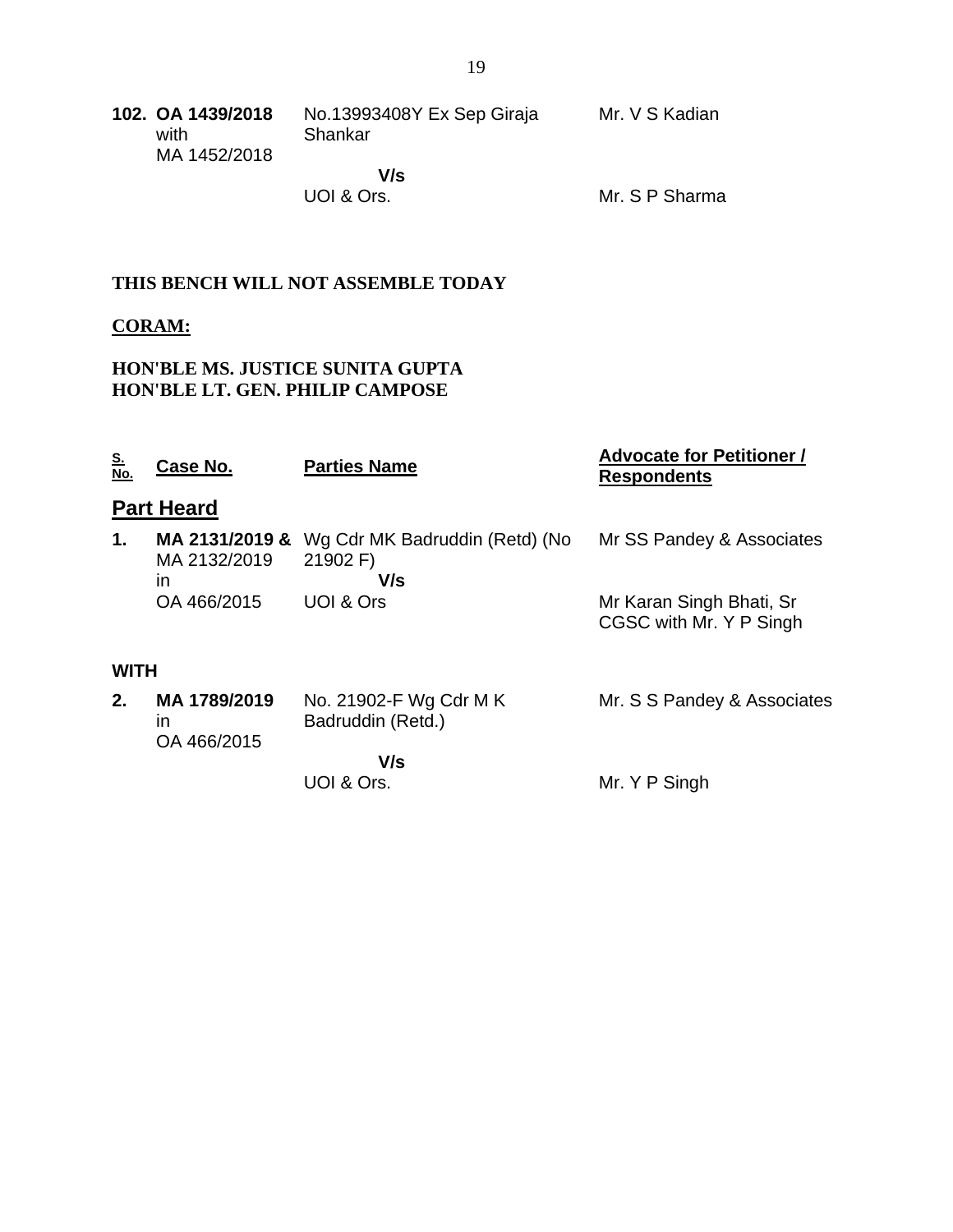# **ARMED FORCES TRIBUNAL, PRINCIPAL BENCH, NEW DELHI LIST OF BUSINESS**

**Date: 25-02-2020**

**Timing: 11:00 AM**

## **PRINCIPAL REGISTRAR COURT**

| <u>S.<br/>No.</u> | <u>Case No.</u>                     | <b>Parties Name</b>                                                          | <u><b>Advocate for Petitioner /</b></u><br><b>Respondents</b> |
|-------------------|-------------------------------------|------------------------------------------------------------------------------|---------------------------------------------------------------|
|                   | <b>For Appearance/Direction</b>     |                                                                              |                                                               |
| 1.                | OA 1586/2018                        | Ex Sig/man Prabhat Ranjan<br>Srivastav                                       | Mr. Kshatrshal Raj                                            |
|                   |                                     | V/s                                                                          |                                                               |
|                   |                                     | UOI & Ors.                                                                   | Mr. J S Rawat                                                 |
| 2.                | OA 66/2019                          | Ex LS (GS II) Vinay Kumar (No<br>134626 W)                                   | Mr A.K. Trivedi & Associates                                  |
|                   |                                     | V/s                                                                          |                                                               |
|                   |                                     | UOI & Ors.                                                                   | Mr. Shyam Narayan                                             |
| 3.                | OA 591/2019                         | Smt Supendra Kumari Wd/O No<br>9511934N Late Ex Hav Veerendra<br>Singh Yadav | Mr. US Maurya                                                 |
|                   |                                     | V/s<br>UOI & Ors.                                                            | Mr V Pattabhi Ram                                             |
| 4.                | OA 655/2019<br>with<br>MA 1245/2019 | No. 1460499-F Ex Hav Clk Mehtab Mr. Rajesh Nandal<br>Singh Dahiya            |                                                               |
|                   |                                     | V/s                                                                          |                                                               |
|                   |                                     | UOI & Ors.                                                                   | Mr. Rajesh Kumar Das                                          |
| 5.                | OA 659/2019                         | No. 03783-Y Capt (IN) Sanjay<br>Kumar (Retd.)                                | Mr. S S Pandey & Associates                                   |
|                   |                                     | V/s                                                                          |                                                               |
|                   |                                     | UOI & Ors.                                                                   | Mr. Arvind Patel                                              |
|                   |                                     |                                                                              |                                                               |
| 6.                | OA 668/2019<br>with                 | JC-760965N Sub Manoj Kumar<br>Singh                                          | Mr. Virender Singh Kadian                                     |
|                   | MA 1265/2019                        | V/s<br>UOI & Ors.                                                            | Mr. Avdhesh Kumar Singh                                       |
|                   |                                     |                                                                              |                                                               |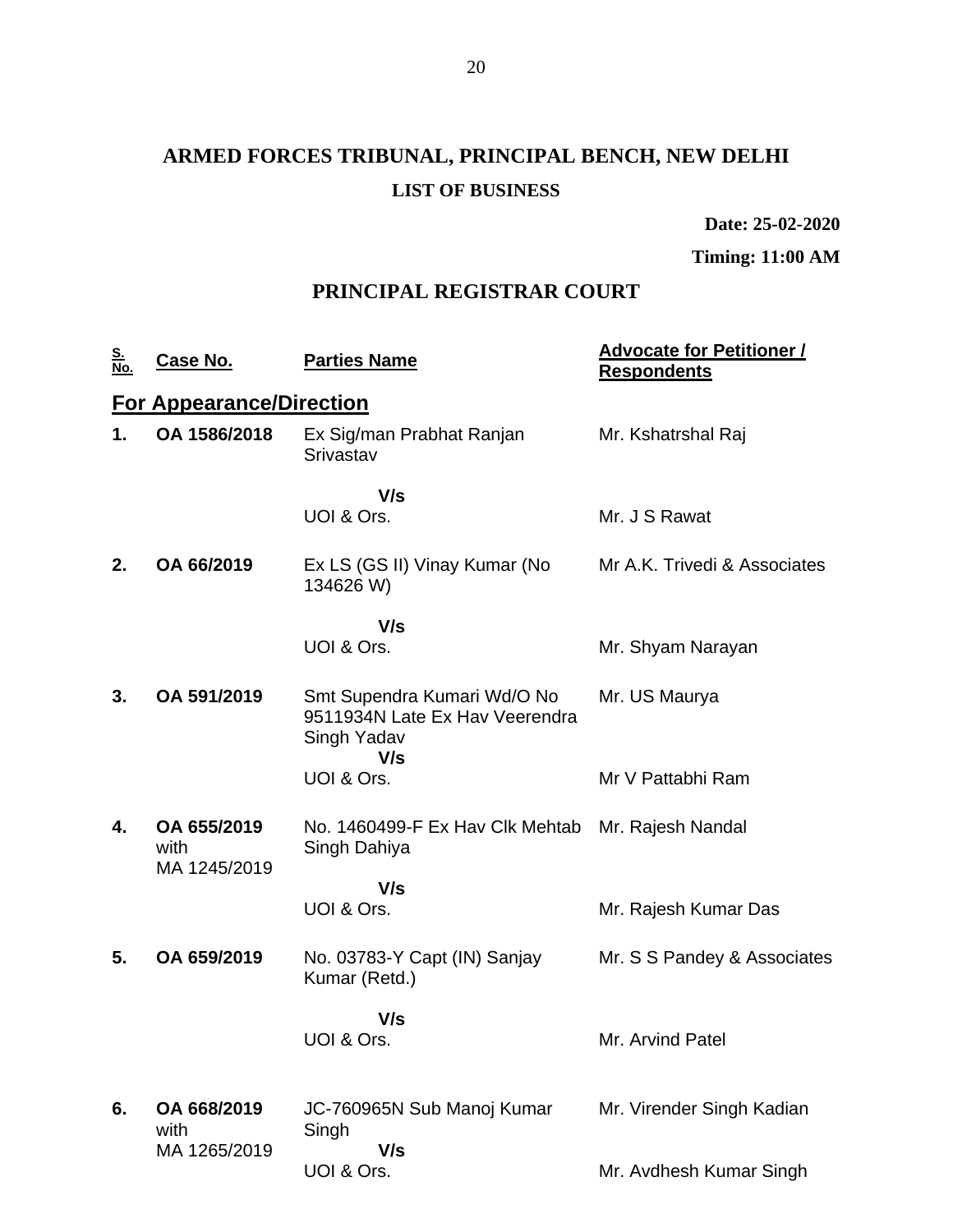| 7.  | OA 784/2019<br>with<br>MA 1384/2019  | No. 931587-S Ex Cpl Rakesh<br>Kumar                      | Mr. Gyan Chandra Tripathi                                 |
|-----|--------------------------------------|----------------------------------------------------------|-----------------------------------------------------------|
|     |                                      | V/s<br>UOI & Ors.                                        | Mr. Karan Singh Bhati, Sr.<br><b>CGSC</b>                 |
| 8.  | OA 831/2019                          | SL4110M Col Pusapati NM Raju<br>(Retd)                   | Mr. Shakti Chand Jaidwal                                  |
|     |                                      | V/s                                                      |                                                           |
|     |                                      | UOI & Ors.                                               | Mr. Rajeev Kumar                                          |
| 9.  | OA 837/2019<br>with<br>MA 1479/2019  | Ex Sep Ramesh Kumar (No<br>3986519 W)                    | Mr Shakti Chand Jaidwal                                   |
|     |                                      | V/s                                                      |                                                           |
|     |                                      | UOI & Ors.                                               | Mr. Ashok Chaitanya                                       |
| 10. | OA 866/2019                          | No. 132481-W CPO LOG (MAT)<br>Rashmi R Nayak (Retd.)     | Mr. Manoj Kr Gupta                                        |
|     |                                      | V/s<br>UOI & Ors.                                        | Mr. Shyam Narayan                                         |
| 11. | OA 867/2019<br>with                  | Ex Sgt Lalan Prasad (No 781296H) Mr Praveen Kumar        |                                                           |
|     | MA 1515/2019                         | V/s<br>UOI & Ors.                                        | Mr. Satya Ranjan Swain                                    |
| 12. | OA 879/2019                          | Col SP Tripathi (Retd) (IC-43763K) Mr. Chaitanya Agarwal |                                                           |
|     |                                      | V/s<br>UOI & Ors.                                        | Mr. Rajeev Kumar for R 1 & 2,<br>Ms. Anjali Vohra for R-3 |
| 13. | OA 1034/2019                         | Ex Nk Ram Singh (No 1471342 F)                           | Mr Virender Singh Kadian                                  |
|     |                                      | V/s<br>UOI & Ors.                                        | Mr. Shyam Narayan                                         |
| 14. | OA 1079/2019<br>with<br>MA 1752/2019 | Ex Sigmn Chandra Shekhar Singh<br>(No 6463376 P)         | Mr Virender Singh Kadian                                  |
|     |                                      | V/s<br>UOI & Ors.                                        | Mr. Shyam Narayan                                         |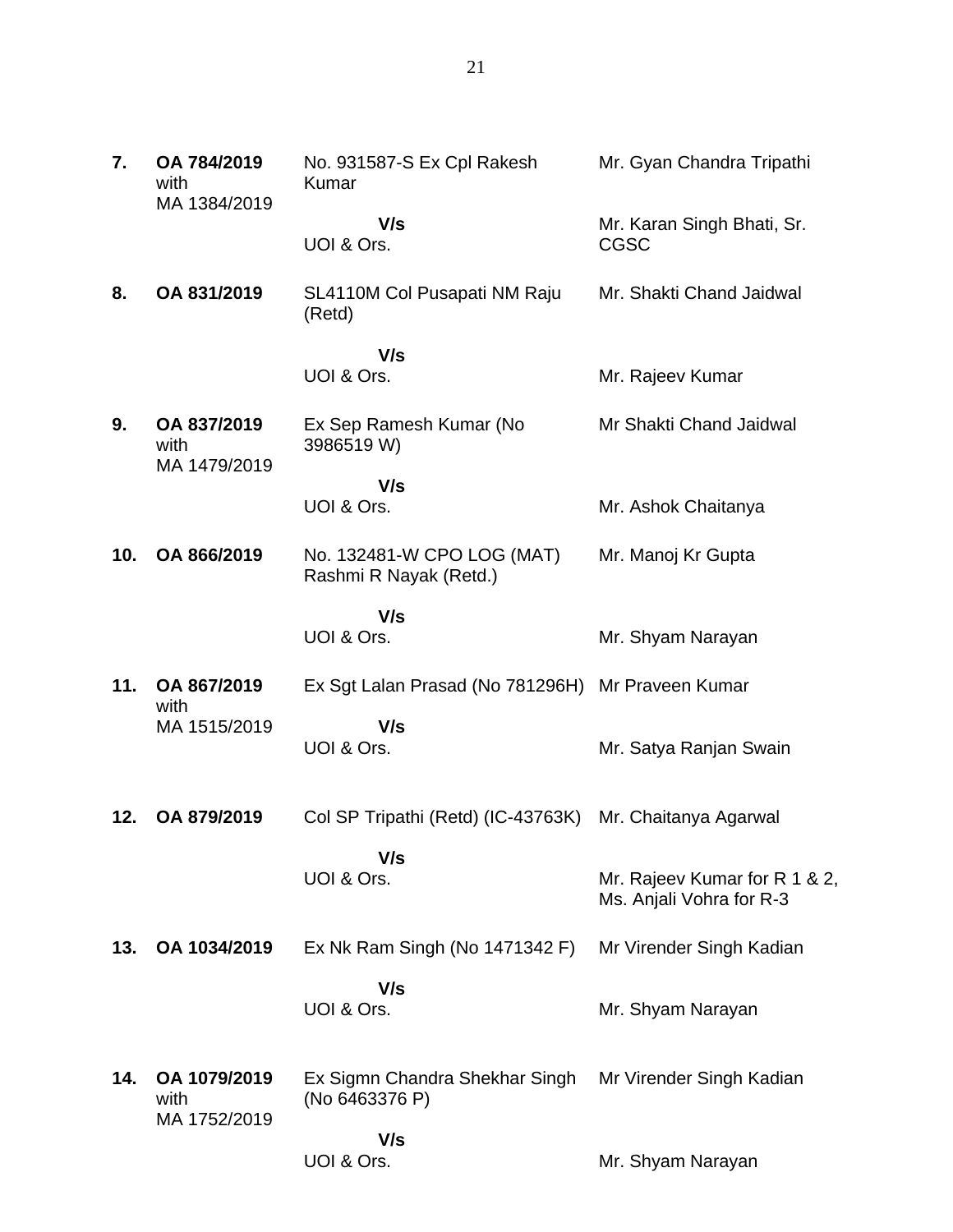| 15. | OA 1253/2019                         | Ex AC (UT) Pawan Kumar (No<br>8981172 T)                           | Mr SM Dalal        |
|-----|--------------------------------------|--------------------------------------------------------------------|--------------------|
|     |                                      | V/s<br>UOI & Ors.                                                  | Mr. Shyam Narayan  |
| 16. | OA 1259/2019<br>with                 | Ex Sep Rajender Singh (No<br>4172340 M)                            | Mr SK Anand        |
|     | MA 1996/2019                         | V/s<br>UOI & Ors.                                                  | Mr. K K Tyagi      |
| 17. | OA 1267/2019                         | Ex Sgt Ajay Khurana (No 731783)                                    | Mr Baljeet Singh   |
|     |                                      | V/s<br>UOI & Ors.                                                  | Mr. J S Yadav      |
| 18. | OA 1268/2019<br>with                 | Ex MA-I NR Pawar (147597-Z)                                        | Mr. Ved Prakash    |
|     | MA 1999/2019                         | V/s<br>UOI & Ors.                                                  | Mr. J S Yadav      |
| 19. | OA 1357/2019                         | No. 666943 Ex MWO (HFL) Indr<br>Raj Chaudhary                      | Mr. Baljeet Singh  |
|     |                                      | V/s<br>UOI & Ors.                                                  | Mr. Waize Ali Noor |
| 20. | OA 1358/2019                         | JC-226317W Ex Nb Sub Narendar Mr. J P Sharma & Associates<br>Singh |                    |
|     |                                      | V/s<br>UOI & Ors.                                                  | Ms Suman Chauhan   |
| 21. | OA 1365/2019                         | Ex MWO Suhendra Pal Chauhan                                        | Mr Praveen Kumar   |
|     |                                      | V/s<br>UOI & Ors.                                                  | Mr. K K Tyagi      |
| 22. | OA 1372/2019<br>with<br>MA 2114/2019 | JC-696561F Nb Sub Ram Pal<br>Singh (Retd.)                         | Mr. R K Rastogi    |
|     |                                      | V/s<br>UOI & Ors.                                                  | Mr. S P Sharma     |
| 23. | OA 1373/2019                         | No. 699081-R Ex Sgt Dhiraj Kumar Mr. Praveen Kumar                 |                    |
|     | with                                 |                                                                    |                    |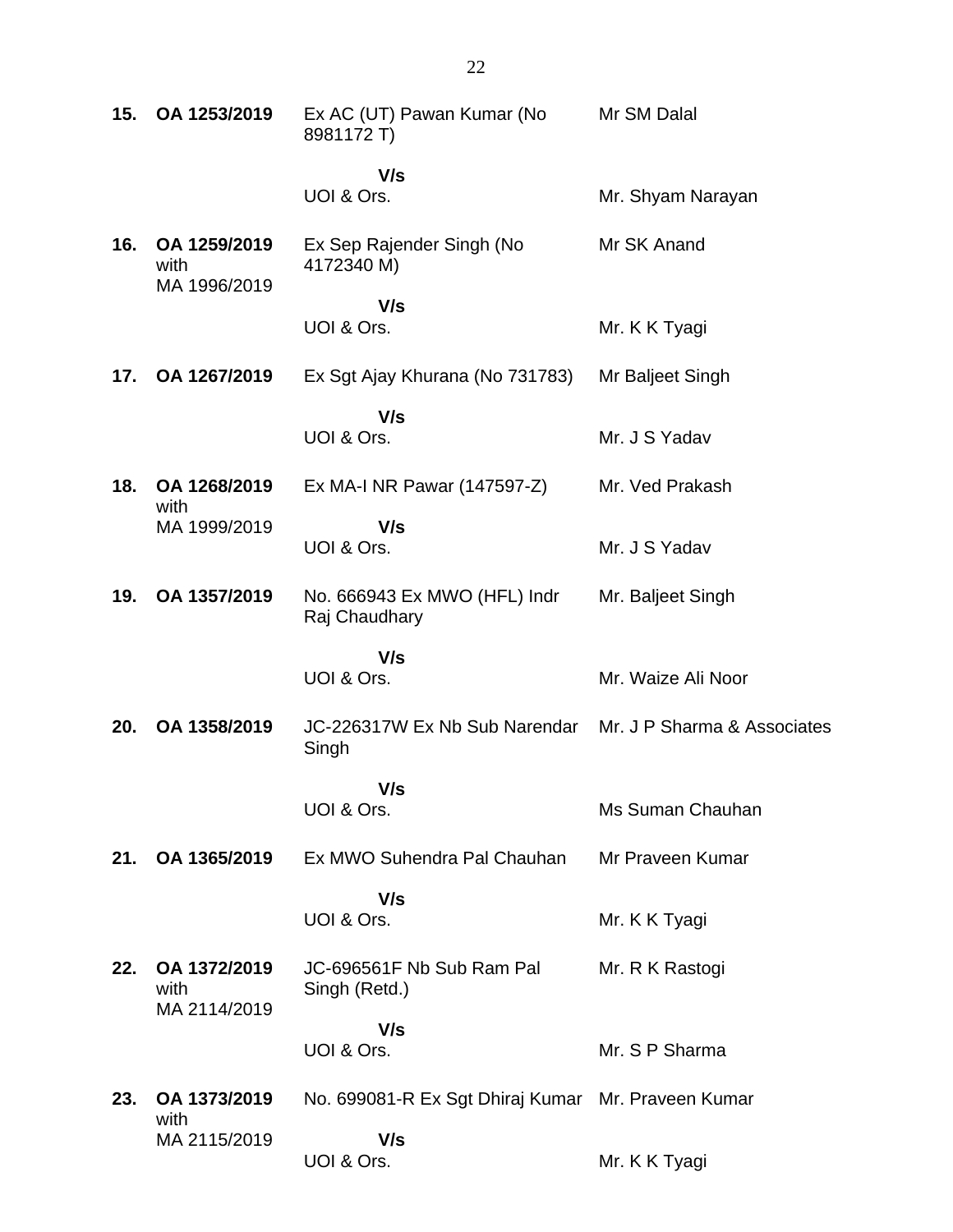| 24. | OA 1496/2019<br>with<br>MA 2420/2019 | Ex Hav Chaman Alam (No<br>13969570 X)<br>V/s                          | Mr Praveen Kumar                          |
|-----|--------------------------------------|-----------------------------------------------------------------------|-------------------------------------------|
|     |                                      | UOI & Ors.                                                            | Mr. J S Yadav                             |
| 25. | OA 1639/2019                         | Ex Sgt Staya Prakash Rathaur (No Mr Manoj Kr Gupta<br>795973L)<br>V/s |                                           |
|     |                                      | UOI & Ors.                                                            | Mr. J S Yadav                             |
| 26. | OA 1774/2019<br>with                 | Ex Sgt Ajendra Kumar (769978-K)                                       | Mr. Virender Singh Kadian                 |
|     | MA 2681/2019                         | V/s<br>UOI & Ors.                                                     | Mr. K K Tyagi                             |
| 27. | OA 1775/2019                         | Ex LEM(R) Rajeev Ranjan<br>$(138592-H)$                               | Mr. Ved Prakash                           |
|     |                                      | V/s<br>UOI & Ors.                                                     | Mr. Ashok Chaitanya                       |
| 28. | OA 1776/2019                         | Ex POA(AH) Amit Kumar Yadav<br>$(138386 - R)$                         | Mr. Ved Prakash                           |
|     |                                      | V/s<br>UOI & Ors.                                                     | Mr. Ashok Chaitanya                       |
|     |                                      |                                                                       |                                           |
| 29. | OA 1795/2019<br>with                 | Ex Cpl P Pant (737338-G)                                              | Mr. Virender Singh Kadian                 |
|     | MA 2684/2019                         | V/s<br>UOI & Ors.                                                     | Mr. Anil Kumar Gautam                     |
| 30. | OA 1796/2019                         | No. 50860-R Cmde Srinivas<br>Chikkerur (Retd.)                        | Mr. Shakti Chand Jaidwal                  |
|     |                                      | V/s<br>UOI & Ors.                                                     | Mr. Karan Singh Bhati, Sr.<br><b>CGSC</b> |
| 31. | OA 1804/2019                         | Ex Sgt Anoop Kumar Gupta (No<br>722689K)                              | Mr Praveen Kumar                          |
|     |                                      | V/s<br>UOI & Ors.                                                     | Mr. Shyam Narayan                         |
| 32. | OA 1828/2019                         | Ex LEM(R) Raju Kumar (138664-Y) Mr. Ved Prakash                       |                                           |
|     |                                      | V/s<br>UOI & Ors.                                                     | Dr. Vijendra Singh Mahndiyan              |